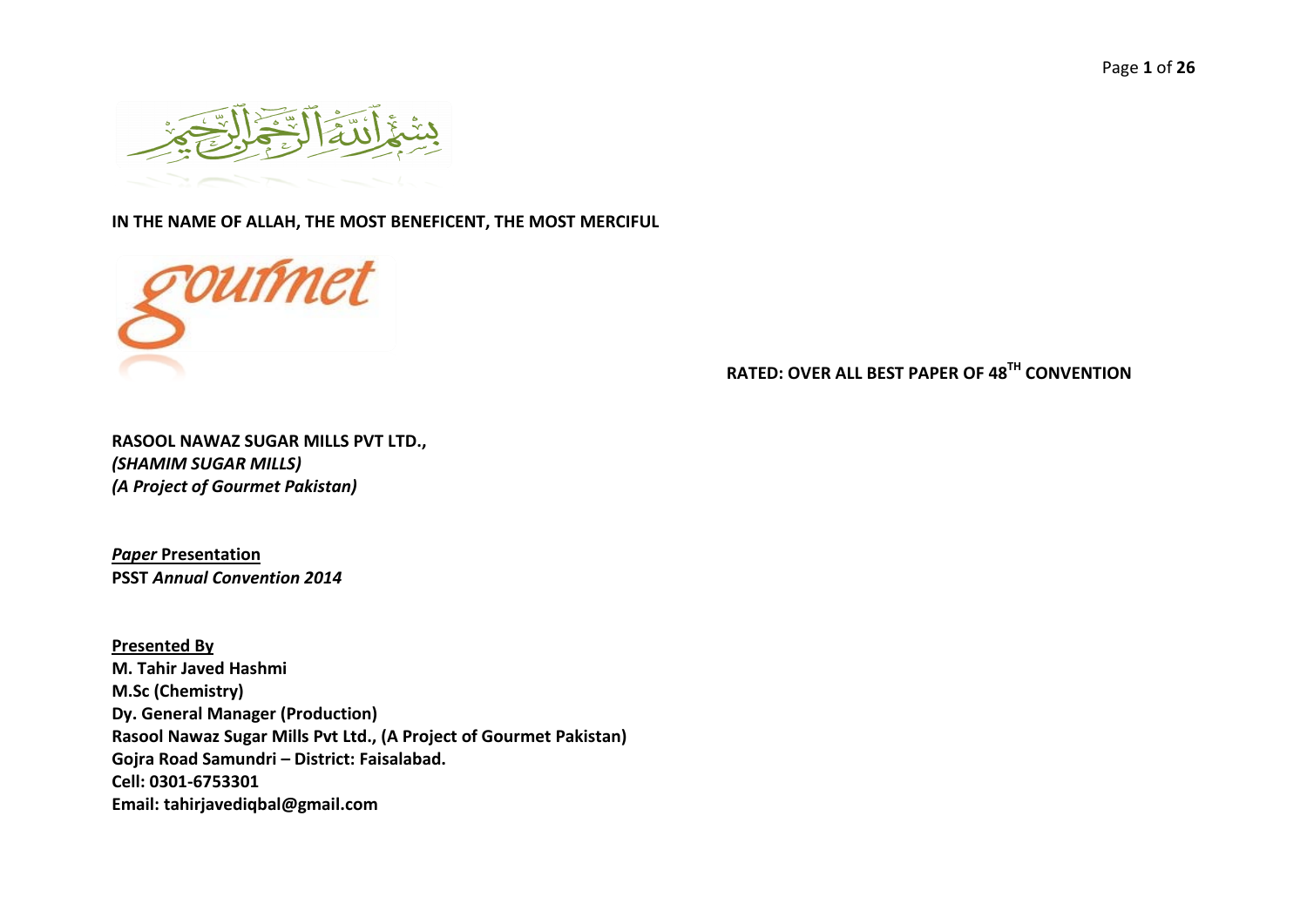## **T O P I C**

*Improved Performance of Robert Type Evaporators in combination with a set of 2 Nos. Pre-Heaters in Heater battery in series.*

#### **ABSTRACT**

**The Sugar manufacturing process can be made more cost effective with significant improvement in plant performance by using 2 Nos. Pre-Heater in series in Heater battery before entering the clarified Juice in Robert Type Vapour Cell. By this arrangement a small ∆T could be easily achieved (Temperature difference of Juice and the exhaust steam). As result maximum vapour bleeding is made possible which ultimately resulted in achievement in enhancement in crushing rate, sugar production, increase in recovery % and bagasse saving.** 

#### **INTRODUCTION**

**We all are well aware of existing energy crisis of our country. It is the fact that Pakistan is blessed by the nature with huge and sufficient natural resources of all kind. Need of the time is to make research and developments in every walk of life to utilize these resources wisely, dedicatedly and fruitfully.**

**The nature has especially blessed the sugar industry with more than self sufficient fuel in shape of bagasse. Therefore, the sugar industry has potential to be helpful by use of this nature blessed source to overcome the energy crisis.** 

**The engineers and the scientists of the sugar industry are consistently striving best to make research and developments and by adopting new advance techniques to make the sugar manufacturing process easy, smooth and more cost effective.**

**An experiment has been conducted at Gourmet Shamim Sugar Mills Ltd; Faisalabad in the same scenario.** 

**In this paper concentration has been focused on methods adopted, results, discussions and the recommendations.**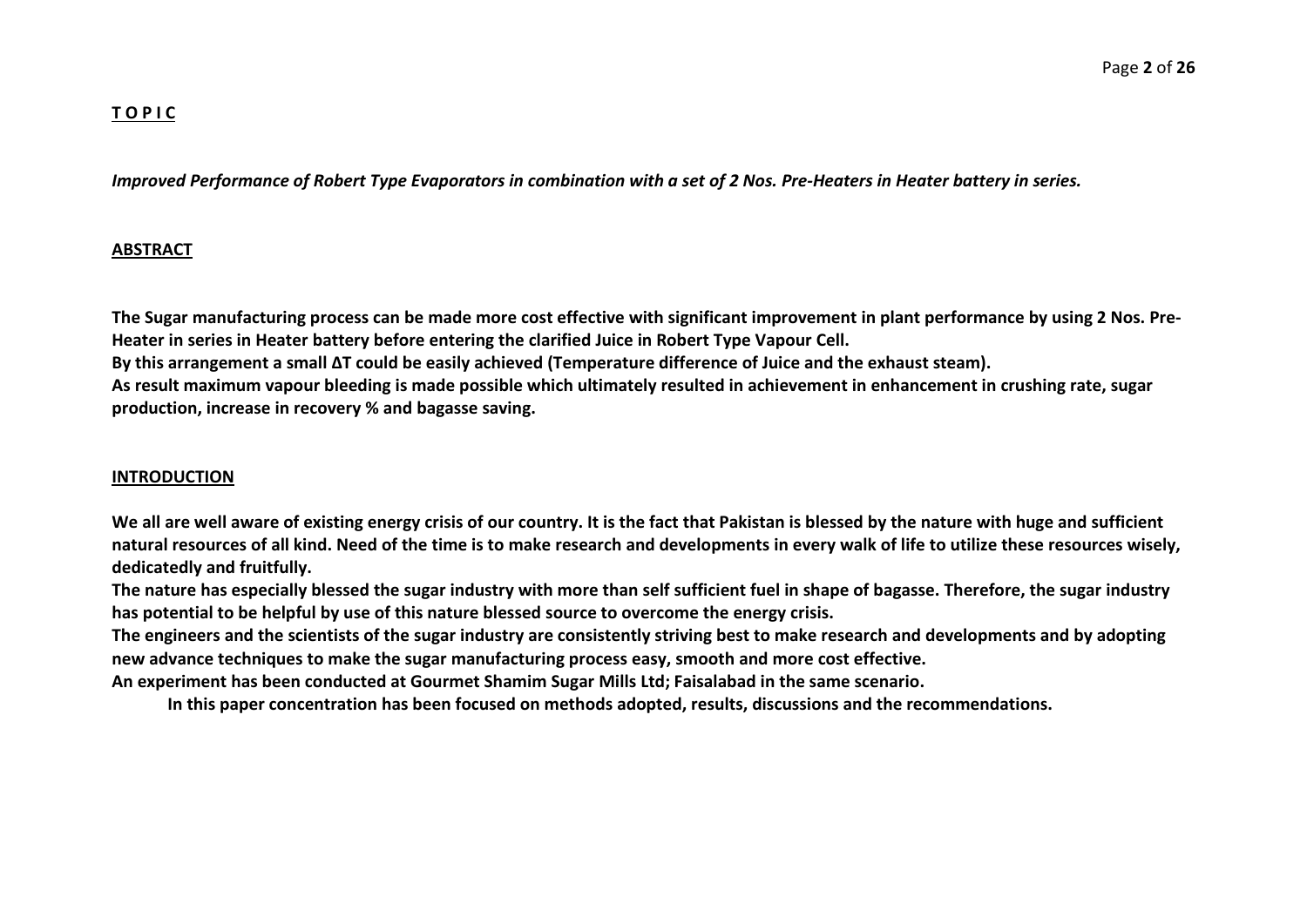#### **METHOD**

**In the existing Heater battery, 02Nos. Juice heaters are utilized in series as pre-heater. The 1st pre-heater in series is bled with 1st vapour from vapour cell, raising clarified juice temperature up to 110 – 112C°. The 2nd pre-heater in series is heated up by exhaust steam raising clarified juice temperature in range of 120 –122 C°.** 

**The defecated juice, clarified juice and syrup have been analyzed in laboratory hourly and recorded for the determination of temperature, pH, Brix %, RS % and the purity respectively. The clarified juice is also analyzed hourly for clarity.**

**All the methods are adopted in laboratory according to "The Manual for Uniform Method of Sugar Analysis".** 

|   | <b>Brix % Determination</b>                                | (Page No. 35)  |
|---|------------------------------------------------------------|----------------|
|   | <b>Pol % Determination</b>                                 | (Page No. 45)  |
|   | <b>Reducing Sugar % Determination</b>                      | (Page No. 59)  |
| ↘ | <b>Clarified Juice Clarity Determination (Page No. 72)</b> |                |
|   | pH Determination                                           | (Page No. 73)  |
|   | <b>Sugar ICUMSA Determination</b>                          | (Page No. 131) |

The temperature of 1st, 2nd and the 3rd vapours generated from vapour cell, 1<sup>st</sup>, 2nd and the 3rd effect are hourly monitored/recorded **from gauges fitted at the shell & calandrias (duly calibrated). The temperature of 2nd vapours is monitored /recorded from gauges fitted at shell & calandria of the pans. The temperatures of 3rd and 4th vapours are recorded from gauges displayed at primary and secondary vapour headers of Juice heaters. The massecuite boiling time of Refine/A/B&C massecuites and B/C grains are monitored and recorded on pans graphs.**

**The purity drop of respective molasses i-e; Run off, A-heavy, B-heavy & Final Molasses are analyzed and recorded.** 

**The temperature and the pH of condensate removed from calandria of the vapour cell, juice heaters, evaporators and pans are hourly analyzed and recorded. Similarly the temperatures of 1st/2nd condensates supplied to boilers are hourly analyzed and recorded. The temperature of boiler condensate is checked by the Lasser gun periodically (once in a week) and recorded.**

- **The crushing rate is hourly monitored and recorded. The imbibitions % cane, pol % bagasse is hourly analyzed/ monitored and recorded.**
- **The clarity of juice from SRI clarifier is hourly analyzed and recorded.**
- **Purity of clear juice and syrup is regularly monitored by analysis in Laboratory hourly.**
- **The scale formation in vapour cell/ evaporators tubes is monitored and measured in mm at each periodic cleaning of the vessel. The cleaning schedule of vapour cell/ evaporators and pans has been regularly monitored and recorded during the season.**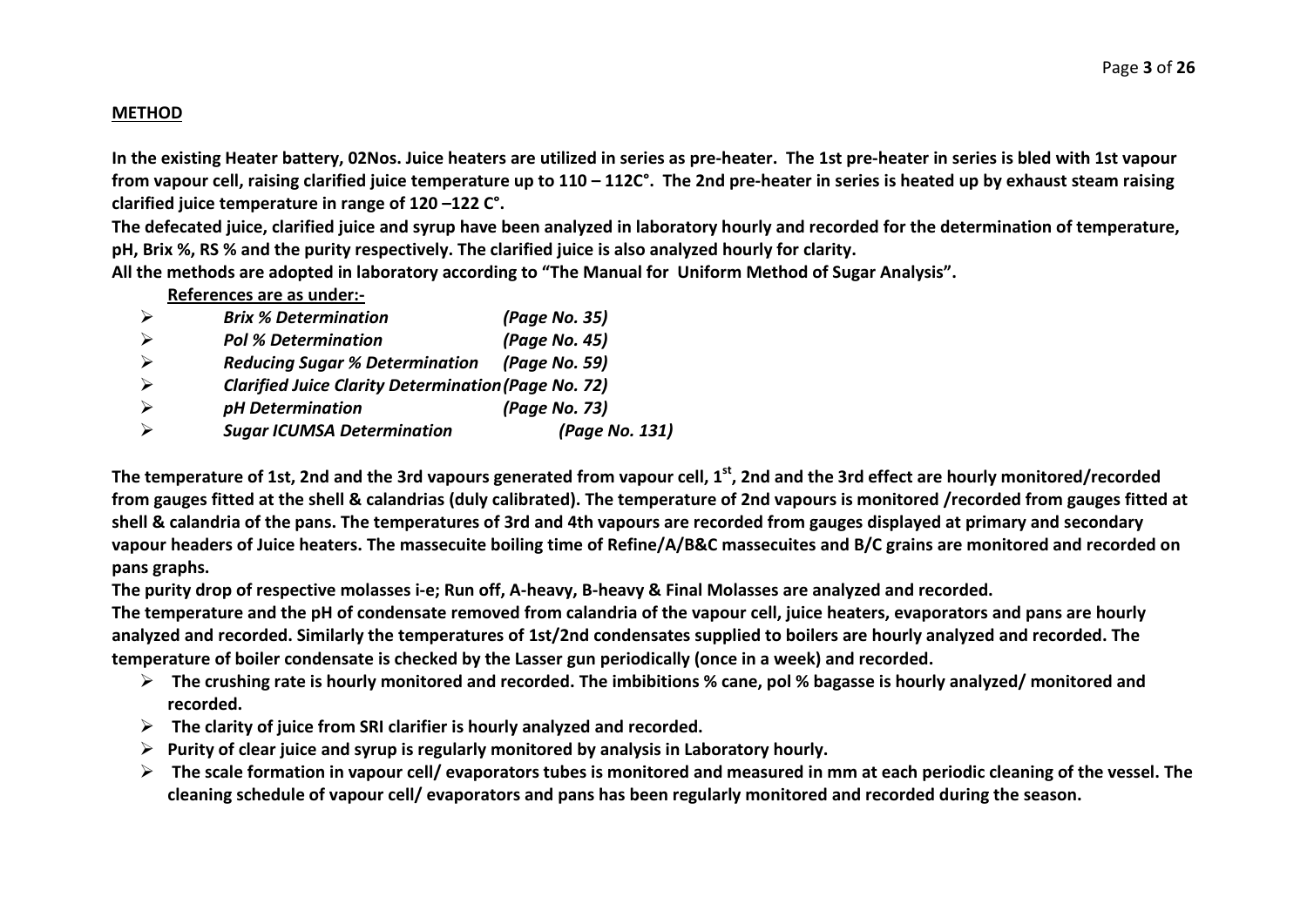**The exhaust / vapour pressure in calandria and shell of vapour cell are recorded hourly from the calibrated gauges. The performance of each evaporator is monitor/ recorded with emphasis on syrup brix obtained from the last effect.** *RESULTS*

The clarified juice having temperature 100-102° C, coming out from SRI- Clarifier after passing through the set of 2 Nos Pre-heaters, attains temperature in range 120 – 122C°. *(Annexure \_ 3a)* The temperature of 1st vapours generated by vapour cell is achieved in the range of 119-120 C°. *(Annexure \_3b)* The temperature of 2nd vapours generated by 1st effect is achieved in range of 108-110 C°. *(Annexure \_3b)* The temperature of 3rd vapours generated by 2nd effect is achieved in the range of 92-94C°. *(Annexure \_3b)* The temperature of 4th vapours generated by 3rd effect is achieved in the range of 80-82 C°. *(Annexure \_3b)* The temperature of vapours generated by 4th effect (2nd last effect) is achieved in the range of 70-72° C. *(Annexure\_3b)* The temperature of vapours generated by last effect to condenser is achieved in the range of 64-65° C. *(Annexure\_3b)* The average temperature of condensate supplied to the boilers is achieved in the range of 108-110 C°. *(Annexure\_3c)*

The imbibitions % cane at mills is achieved in the range of 28-30%. The temperature of imbibitions water used is in the range of 60-65°C. *(Annexure\_3c)* A minor scale formation at vapour cell tubes is recorded at each cleaning. The deposition of scale in the last effect is in the average range of 1.5-2.0 mm thickness, (it is recorded during each cleaning, the scale is found hard in texture.). The periodic cleaning schedule of vapour cell and quadruplicate effects is enhanced about average 24-30 hours/ cleaning. The exhaust steam pressure at vapour cell calandria is attained in the range of 0.9-1.0 Kg/cm² regularly without any major fluctuation. **(Annexure-4)** The vapour pressure in shell of vapour cell is recorded in the range of 0.5-0.6 Kg/cm² regularly. **(Annexure-4)** No considerable entrainment is recorded from Evaporators and the pans.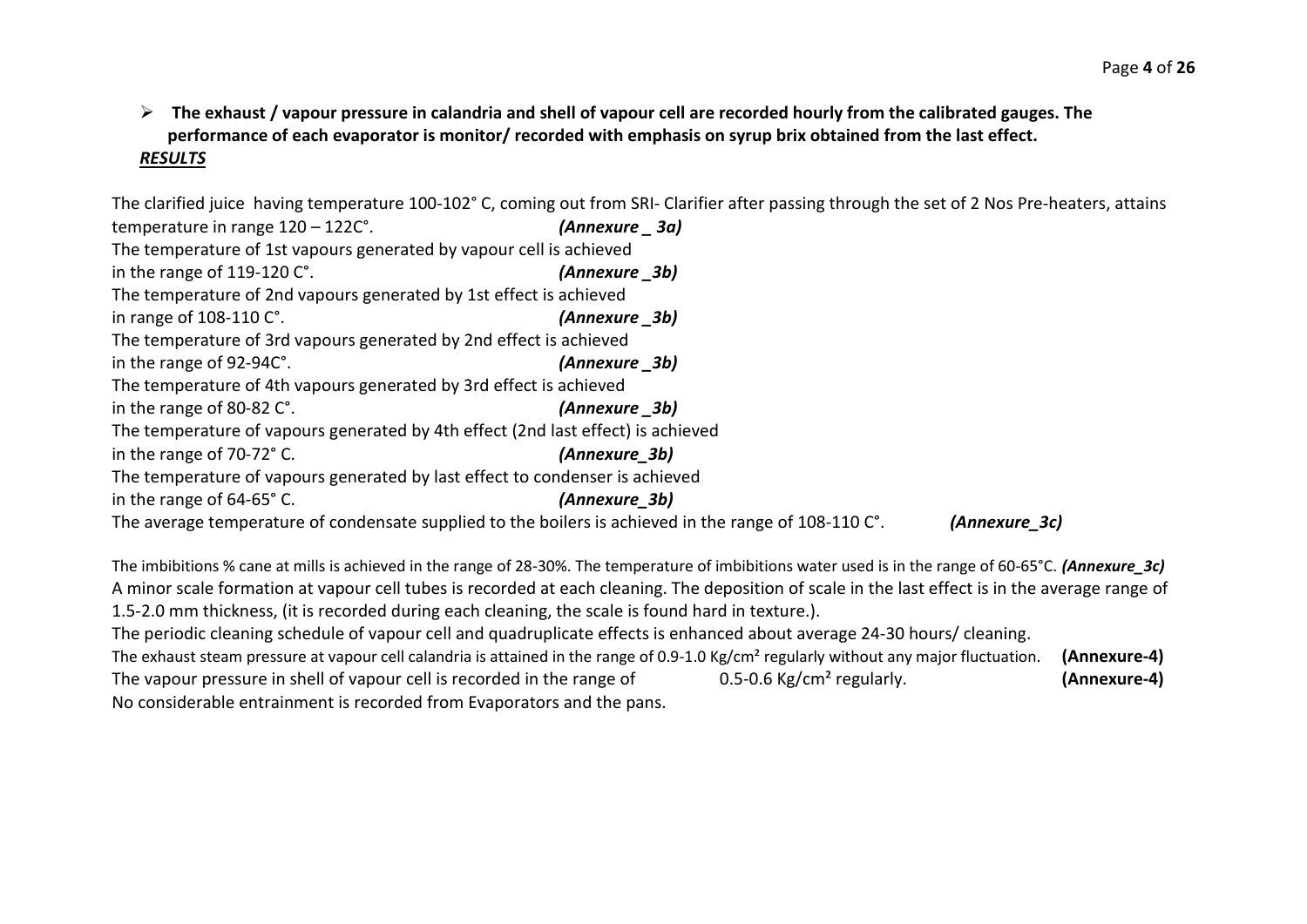#### **DISCUSSION**

The improved performance of Robert Type Evaporator can be achieved by the provision of a set of 2 Nos Pre-heaters in juice heaters battery, raising the clarified juice temperature up to its maximum before entering the vapour cell. By this arrangement small ∆T (ie; temperature difference between Juice and the Exhaust Steam) is achieved. The higher temperature vapours generated are immediately flashed out as soon as the juice enters the shell of vapour cell.

Due to higher temperature, the maximum vapour bleeding has become possible in the process (at heaters, evaporators and the pans). **(Annexure 8)** Due to these facts, the performance of the plant has significantly improved as under:-

#### *1. Reduced Steam Consumption:-*

Due to generation of higher temperature vapours from vapour cell, it could be possible to utilize vapour bleeding as maximum as possible as under:-*(Annexure 8)* 

**(i)** The clarified juice passing in 1st Pre-heater is heated up with 1st vapours having temperature 119-120°C, raising clarified temperature in the range of 110-112 ° C. *(Annexure\_3b & 3a )*

**(ii)** 2nd pre-heater in the series is heated up with exhaust steam having temperature 128-130°C raising clarified juice temperature in the range of 120-122° C. *(Annexure\_3b &3a)* 

**(iii)** The 1<sup>st</sup> vapours having temperature 119-120°C are utilized at dryer without any major fluctuation and the problem of drying of the sugar crystals.

## *(Annexure\_3b)*

**(iv)** The 2<sup>nd</sup> vapours having temperature 108-110°C are utilized for Refine, A/B massecuites & B/C grain Pans boiling.

#### *(Annexure\_3b)*

**(v)** The 2nd vapours having temperature 108-110°C are utilized for secondary juice heating temperature, in the range of 105-106° C.

*(Annexure\_3b &3a)*

**(vi)** The 3rd vapours having temperature 92-94°C are utilized for C-Massecuite boiling at C-Conti Pan.

*(Annexure\_3b)*

**(vii)** Due to these arrangements, the steam consumption has reduced upto average 7 %.

#### *2. Clarity of Clear Juice*

Due to consistent achievement in temperature of defecated juice in range of 105-106°C, the shinning clear juice from SRI-Clarifier is obtained with improved clarity in the range of 96+, with formation of compact nature filter cake at vacuum filter. (The deposition of scale in tubes of vapour cell/ Evaporators is measured in range of average 0.1-0.2 mm). *(Annexure\_3a)*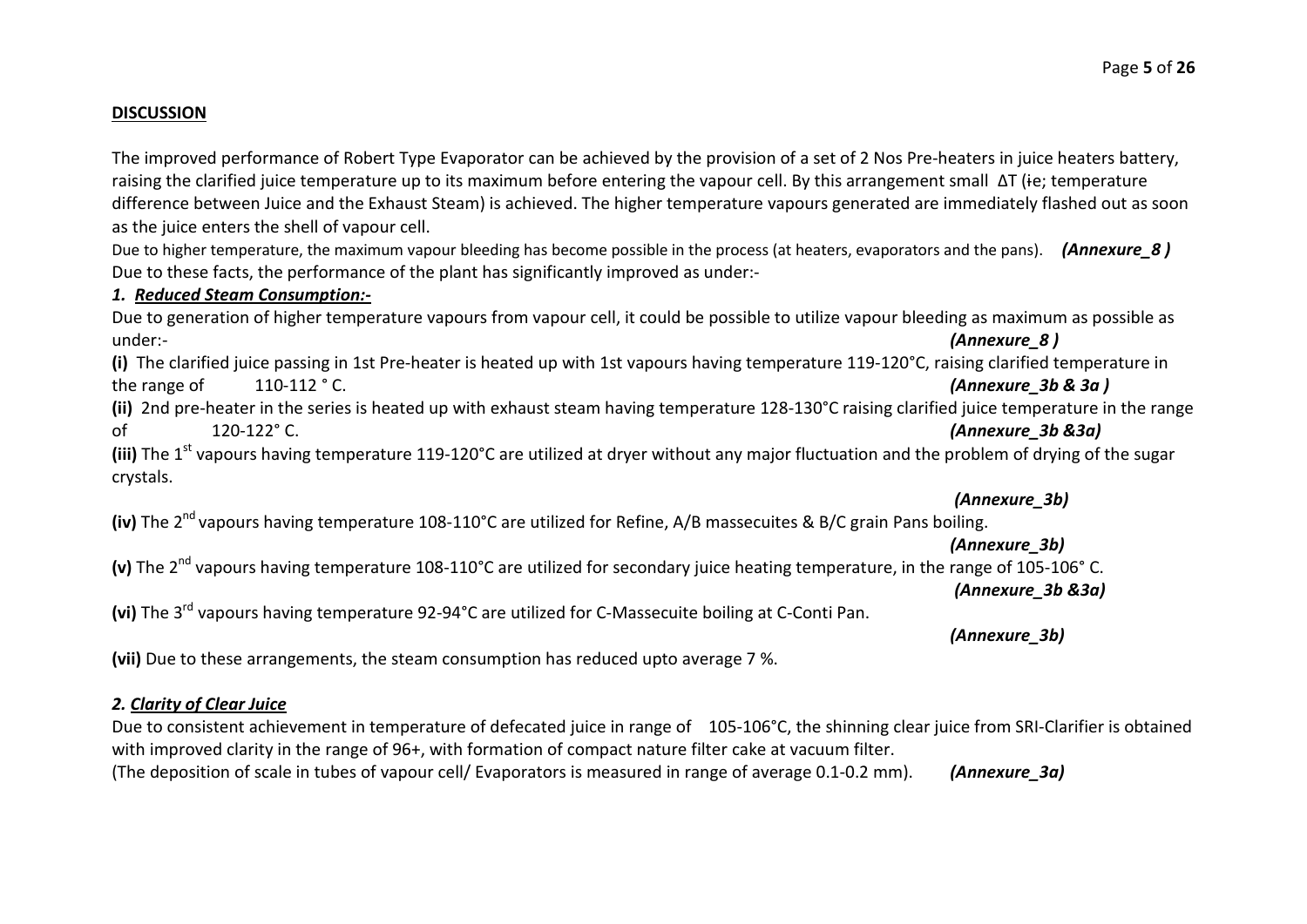#### *3. Improvement in Evaporators Efficiency*

# Due to higher temperature vapours, the performance of evaporators has improved. As a result, the syrup of higher brix in range of 62°-65° with golden luster is consistently obtained from the last effect. *(Annexure-9) (Annexure-9)*

#### *4. Performance of Pan Boiling*

Due to consistent supply of good quality thick syrup from the last effect and as well as the supply of higher temperature vapours from the vapour cell/ evaporators, the efficiency of pans has improved with significant reduction in boiling times of the respectives massecuites.

*5. Control of entrainment at Evaporators/ Pans*

Due to consistently sustained back pressure at vapour cell in the range of 0.9-1.0Kg/cm<sup>2</sup> and improved performance of the evaporators/ pans, the losses of entrainment are significantly controlled in the process. *(Annexure\_4&9)*

# *6. Improvement in Centrifugal Machines Performance*

With production of well exhausted massecuite, the purging at centrifugals has significantly improved with production of the best quality sugar of higher purity. The lesser quantity of washing water at the centrifugals is used. The maximum purity drop is achieved with minimum recycling of sugar in molasses. *(Annexure-5)* 

## *7. Improvement in Boiler Performance*

# Due to consistent supply of best quality feed water (free of contamination having higher temperature in range of 108°-110°C and pH 8.0-8.2), the boiler performance has significantly improved. *(Annexure 3c / 1) (Annexure 3c / 1)*

# *8. Impact on Sugar Quality*

Due to improved clarity of the juices, the well exhaustion of massecuites at pans and improved purging at centrifugals, resulted in significant impact on colours of liquors and the sugars. Ultimately the best quality sugar is produced. *(Annexure\_6)*

## *9. Achievement in Mills Performance*

Due to rapid consumption of higher brix syrup at pans, the crushing rate has significantly improved with consistency. Due to the higher imbibitions % at mills with higher temperature water, it could be possible to reduce the losses of sugar in bagasse (Bagasse Pol %).

**(Annexure\_3c&9)**

## *10. Cleaning Schedule*

# Due to improved clarification, the scale formation in evaporator tubes has become significantly lesser and periodic cleaning schedule of vapour cell/ evaporators has prolonged approximate 24-30 hours/cleaning.

# *11. No Caramalization*:

No sugar caramalization is observed/ recorded at evaporators and Pans. The syrup of good quality with matching purity of clarified juice is obtained. *(Annexure\_9)*

*(Annexure-7)*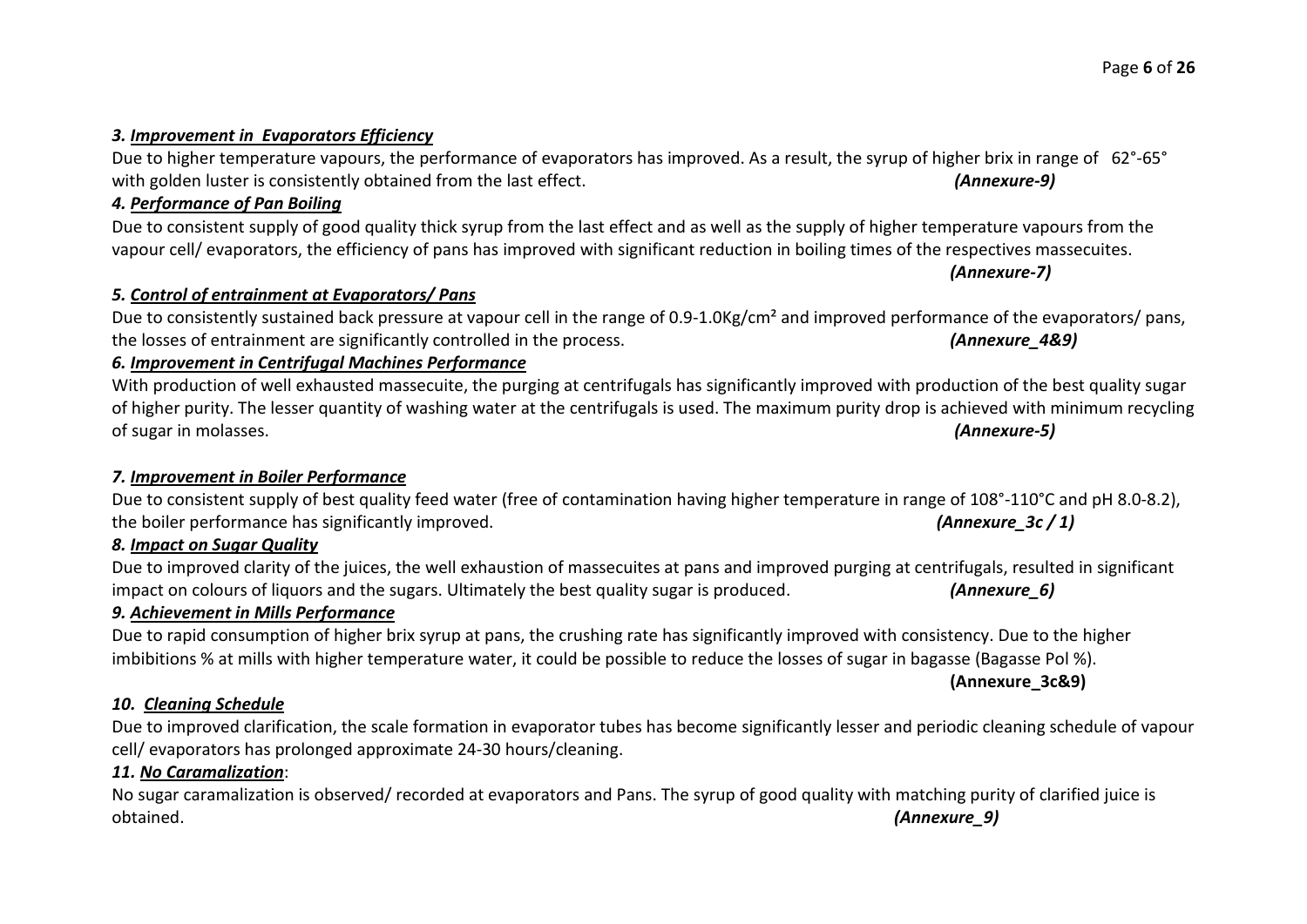#### *12. Enhancement in Recovery %age*

Due to the combined impact of improvements in performance of Boiler, Mills, Evaporators, Pans and centrifugals resulted in significant achievement in Sugar recovery %age (in range of 0.3-0.4 % on Cane).

## *13. Fuel Saving*

Due to improved factors as mentioned in No. 12 resulted reduction in steam consumption up to average 7 % on cane. The significant saving of bagasse is achieved approximately 3 % 0n Cane.

#### **14.** *No Power Involvement*

There is no requirement of regular recirculation of juices back to the vapour cell, therefore no additional power for recycling of juice is required.

### **15.** *Normal Civil Foundation*

Normal civil foundation for heater structure and plate form is required.

#### **RECOMMENDATION**

The performance of Robert Type evaporators can be significantly improved by the provision of a set of 2 Nos Pre-heaters in series in the heater battery. The 1st Pre-Heater in the series is heated up by higher temperature vapours generated from vapour cell and the 2<sup>nd</sup> Pre-Heater is heated up with exhaust steam attaining small ΔT (Temperature difference between clarified juice and exhaust steam). By this arrangement, heat transfer co-efficient of Robert Type vap. cell become significantly improved. Maximum vapour bleeding become possible at Heaters, Pans, Evaporators, Sugar Dryer etc. The Mills performance , Boiler performance Pan boiling time, centrifugation and evaporation is significantly improved. As result steam consumption is reduced approx. 7% on cane with approx. 3% fuel saving is achieved. It is therefore recommended that arrangements may be provided for a set of 2 Nos Pre-heaters in the heater battery to make the process cost effective, beneficial and with trouble free operation as experienced at Gourmet Shamim Sugar Mills Ltd, Samundari, District Faisalabad during season 2013-14.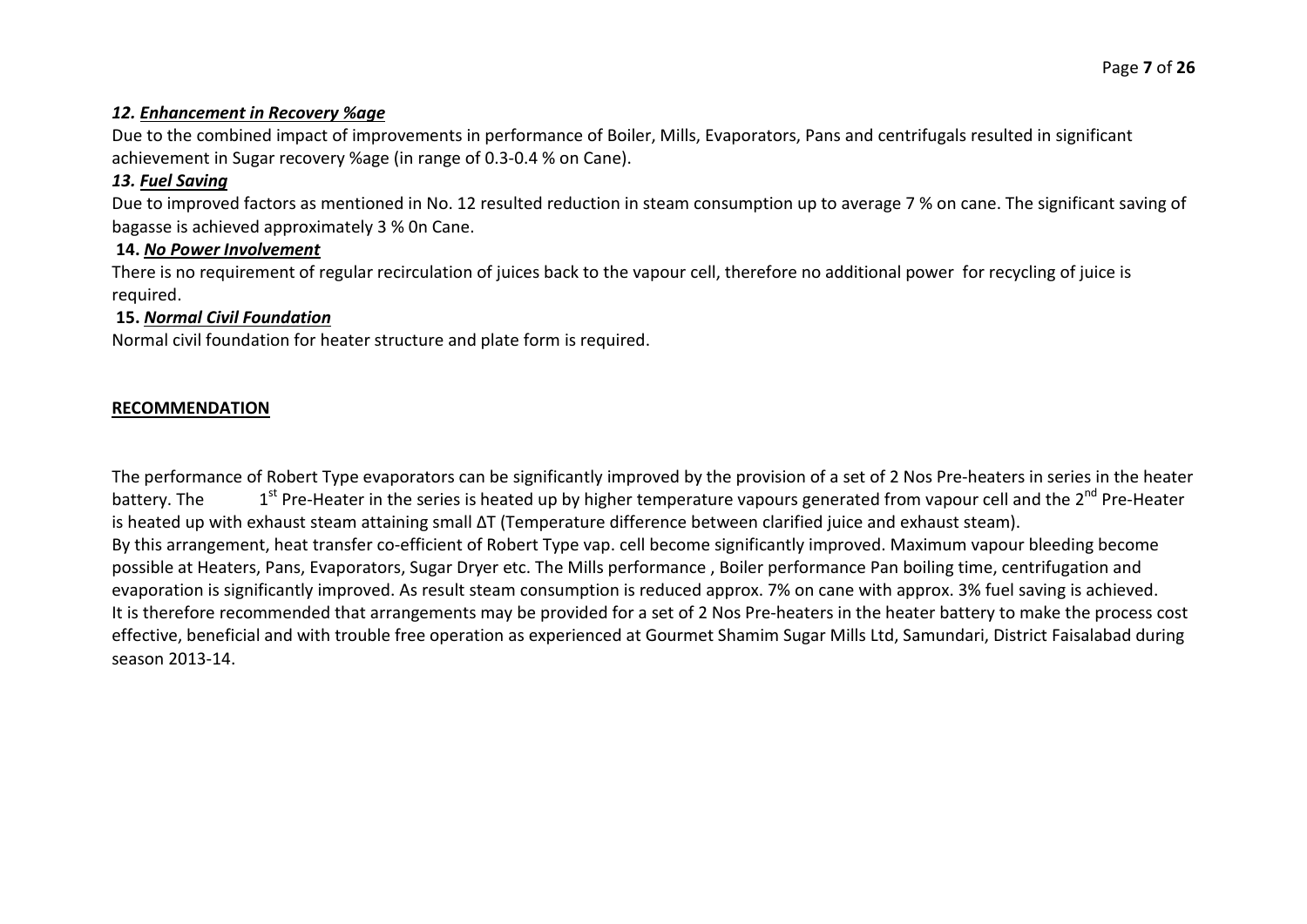#### Page **8** of **26**

# **Cost / Benefit Ratio (Financial Impact)**

# *Expenditure:*

| <b>Total Cost</b>                            | Rs.            |          | 8600000     |
|----------------------------------------------|----------------|----------|-------------|
| Cost of Structure Material/Civil Work        | Rs.            | $\equiv$ | 100000      |
| Cost of (Pipelines & Allied Valves)          | Rs.            | $=$      | 2500000     |
|                                              | Rs.            | $\equiv$ | 6000000     |
| Cost/Pre-Heater                              | Rs.            | $=$      | 3000000 x 2 |
| Capacity/Pre-heater                          | M <sup>2</sup> |          | 350         |
| Addition of Pre-Heater in the heater battery | Nos.           |          |             |

# *BENEFITS*

| А:- |    |                                         |      |          |               |
|-----|----|-----------------------------------------|------|----------|---------------|
|     | 1. | Average Increase in Crushing rate       | %    | $\equiv$ | 17            |
|     | 2. | Avg. Increase in Production through put | %    | $\equiv$ | 16.66         |
|     | 3. | Crushing rate                           | TCD  | $\equiv$ | 4000          |
|     | 4. | Season Period                           | Days | $=$      | 120           |
|     |    | 5. Total crushing / Season              | Tons | $\equiv$ | 480000        |
|     | 6. | Achievement in Recovery                 | %    | $\equiv$ | 0.32          |
|     | 7. | Average Steam Reduce % on cane          | %    | $\equiv$ | 7             |
|     | 8. | Average Bagasse saving % cane           | %    | $=$      | 3             |
|     |    | 9. The loss of sugar due to entrainment |      | $=$      | Negligible    |
|     |    | 10. Total increase in Production/Season | Tons | $=$      | 1536          |
|     |    | 11. Price of Sugar Per Kg               | Rs.  | Ξ        | $50/-$        |
|     |    | 12. Total price of Sugar                | Rs.  | $=$      | 76,800,000/-  |
|     |    | 13. Government Prevailing FED           | %    | $=$      | 8             |
|     |    | 14. Amount of Tax                       | Rs.  | $\equiv$ | $6,144,000/-$ |
|     |    | 15. Net sugar Cost                      | Rs.  |          | 70,656,000/-  |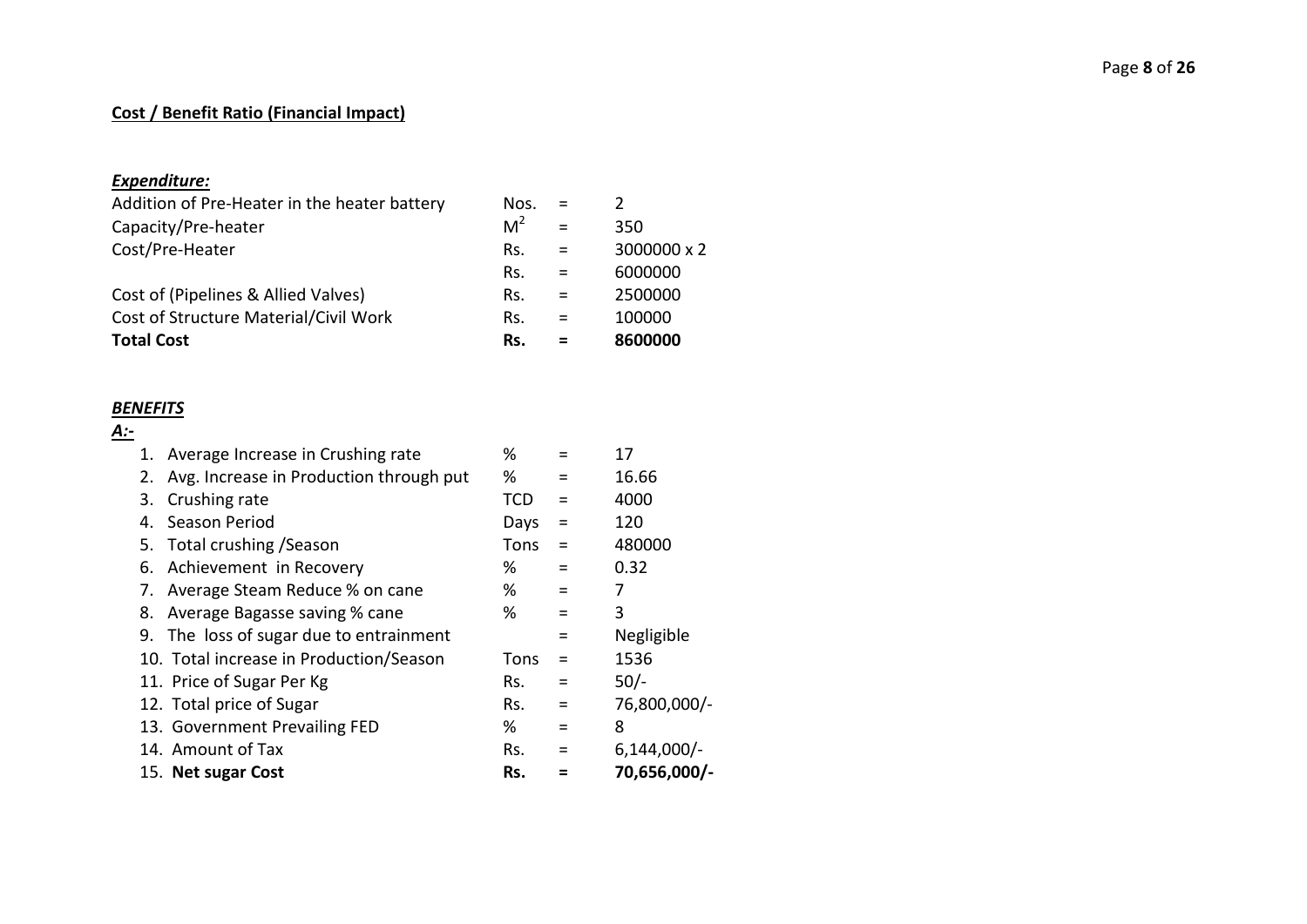## *BENEFITS*

# *B:-*

| 1.                        | Bagasse saved on cane     |       | %   |          | 3             |
|---------------------------|---------------------------|-------|-----|----------|---------------|
| 2.                        | <b>Bagasse Saved</b>      |       | Ton |          | 14400         |
| 3.                        | Price/ Ton Bagasse        |       | Rs. | $\equiv$ | $3000/-$      |
|                           | 4. Total Price of Bagasse |       | Rs. | =        | 43,200,000/-  |
| $\mathcal{C}$ :           |                           |       |     |          |               |
| 1. Total saving           |                           | (A+B) | Rs. |          | 11,3856,000/- |
| D:                        |                           |       |     |          |               |
| <b>Cost Benefit Ratio</b> |                           |       |     |          | 1:10.8        |
|                           |                           |       |     |          |               |

# **Annexure—1**

# **pH**

# **JUICES/ LIQUOR/ FEED WATER**

| Sr. No. | <b>Description</b>       | pH          | <b>Remarks</b> |
|---------|--------------------------|-------------|----------------|
| ı.      | Mix Juice                | $5.5 - 5.7$ |                |
| 2.      | Defecated Juice          | $7.8 - 8.2$ |                |
| 3.      | <b>Clear Juice</b>       | $6.8 - 7.0$ |                |
| 4.      | Syrup                    | $6.0 - 6.2$ |                |
| 5.      | Clear Liquor             | $6.7 - 6.8$ |                |
| 6.      | Fine Liquor              | $6.2 - 6.3$ |                |
| 6.      | <b>Boiler Feed Water</b> | 8.0-8.2     |                |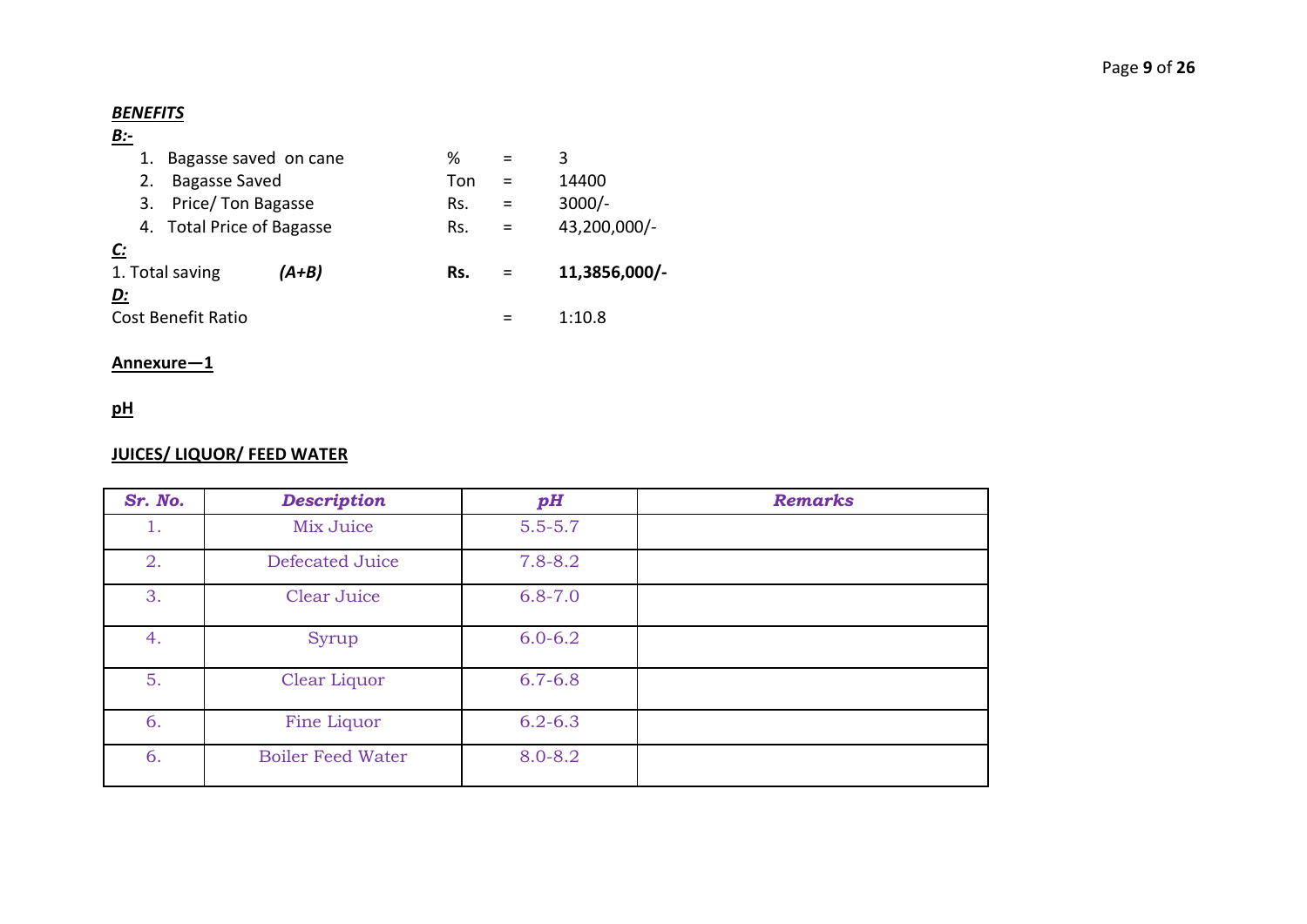#### **Annexure—2**

#### **PURITY**

#### **JUICES & SYRUP**

| Sr. No. | <b>Description</b> | <b>Purity</b> | <b>Remarks</b> |
|---------|--------------------|---------------|----------------|
| 1.      | Mix Juice          | 76.12         |                |
| 2.      | Defecated Juice    | 76.20         |                |
| 3.      | Clear Juice        | 77.62         |                |
| 4.      | Syrup              | 77.70         |                |

# **Annexure—3 A TEMPERATURE °C JUICES**

| Sr. No | <b>Description</b>           | Avg. Temperature °C | <b>Remarks</b> |
|--------|------------------------------|---------------------|----------------|
|        | <b>Primary Juice</b>         | $62 - 65$ ° C       |                |
| 2.     | <b>Secondary Juice</b>       | $105 - 106$ ° C     |                |
| 3.     | <b>Clarified Juice</b>       | $100 - 102$ ° C     |                |
| 4.     | Pre Heated Juice (1st stage) | $110-112$ ° C       |                |
| 5.     | Pre Heated Juice (2nd Stage) | $120-122$ ° C       |                |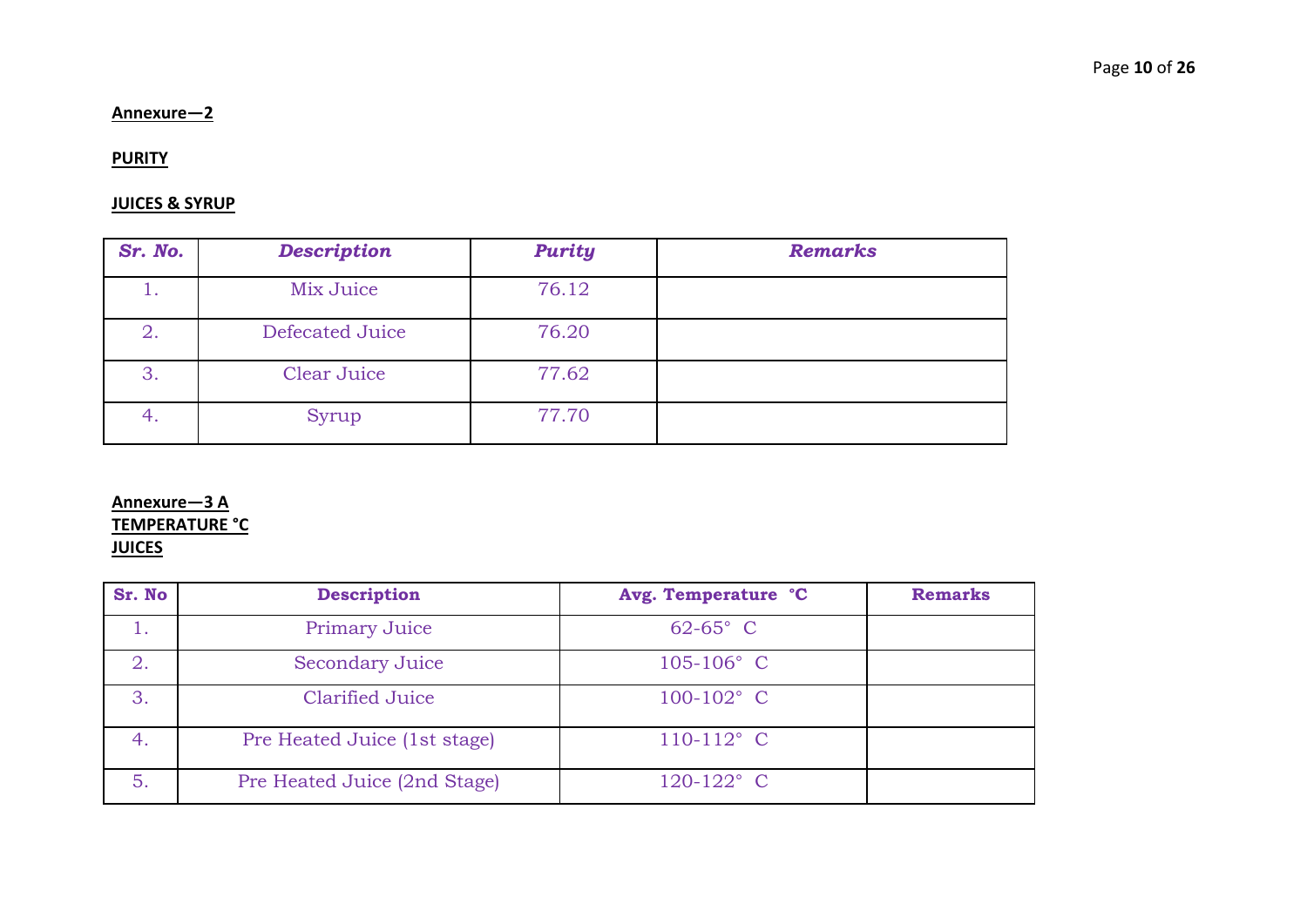# **Annexure—3 B TEMPERATURE °C EXHAUST STEAM/VAPOURS**

| Sr. No | <b>Description</b>   | Avg. Temperature °C | <b>Remarks</b> |
|--------|----------------------|---------------------|----------------|
| 1.     | <b>Exhaust Steam</b> | 128-130° C          |                |
| 2.     | 1st Vapour           | 119-120° C          |                |
| 3.     | 2nd Vapour           | $108-110^{\circ}$ C |                |
| 4.     | 3rd Vapour           | 92-94° C            |                |
| 5.     | 4th Vapour           | 80-82°C             |                |
| 6.     | 5th Vapour           | $70-72$ ° C         |                |
| 7.     | Last Effect vapour   | $64-65$ °C          |                |

# **Annexure—3 C TEMPERATURE °C FEED WATER & CONDENSATES**

| Sr. No | <b>Description</b>       | Avg. Temperature °C | <b>Remarks</b> |
|--------|--------------------------|---------------------|----------------|
| 1.     | 1st Condensate           | $114 - 115$ ° C     |                |
| 2.     | 2nd Condensate           | $104 - 106$ ° C     |                |
| 3.     | 3rd Condensate           | 80-85°C             |                |
| 4.     | 4rth Condensate          | 70-75°C             |                |
| 5.     | Last effect Condensate   | $64-65$ °C          |                |
| 6.     | Pan Condensate           | $104 - 106$ ° C     |                |
| 7.     | <b>Boiler Feed Water</b> | $108-110$ °C        |                |
| 8.     | <b>Imbibition Water</b>  | $60-65$ ° C         |                |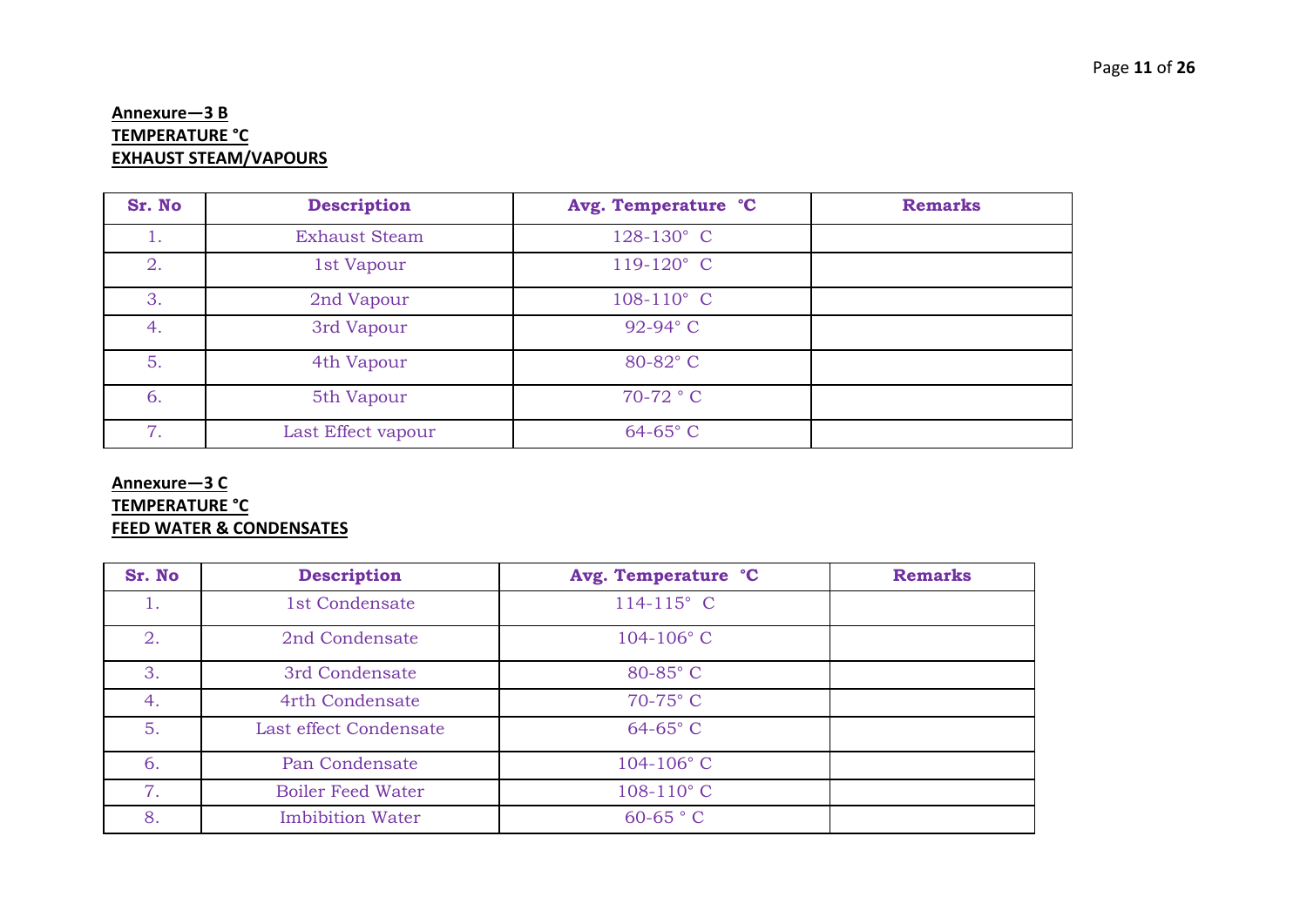# **Annexure—4 PRESSURE – Kg/cm² EXHAUST STEAM/VAPOUR**

| Sr. No | <b>Description</b>    | <b>Ex.Steam Pressure Kg/cm<sup>2</sup></b> | <b>Vapour Pressure</b><br>Kg/cm <sup>2</sup> |
|--------|-----------------------|--------------------------------------------|----------------------------------------------|
| ı.     | Vapour cell Calandria | $0.9 - 1.0$                                |                                              |
| 2.     | Vapour cell shell     |                                            | $0.5 - 0.6$                                  |
| 3.     | Pan Calandria         |                                            | $0.3 - 0.4$                                  |

#### **Annexure—5**

# **PURITY DROP**

# **MASSECUITES/MOLASSES**

| Sr. No | <b>Type of Massecuite</b> | <b>Massecuite</b><br><b>Purity</b> | <b>Type Of</b><br><b>Molasses</b> | <b>Molasses</b><br><b>Purity</b> | <b>Average Purity Drop</b> |
|--------|---------------------------|------------------------------------|-----------------------------------|----------------------------------|----------------------------|
| 1.     | A-Massecuite              | 81.64°                             | A-Heavy                           | $65.90^\circ$                    | $15.74^{\circ}$            |
| 2.     | <b>B-Massecuite</b>       | 68.35°                             | <b>B-Heavy</b>                    | $47.41^{\circ}$                  | $20.94^{\circ}$            |
| 3.     | C-Massecuite              | $53.10^\circ$                      | <b>Final Molasses</b>             | $32.12^{\circ}$                  | 20.98°                     |
| 4.     | Refine Massecuite         | 98.49°                             | Run off                           | 94.32°                           | 4.17 $^{\circ}$            |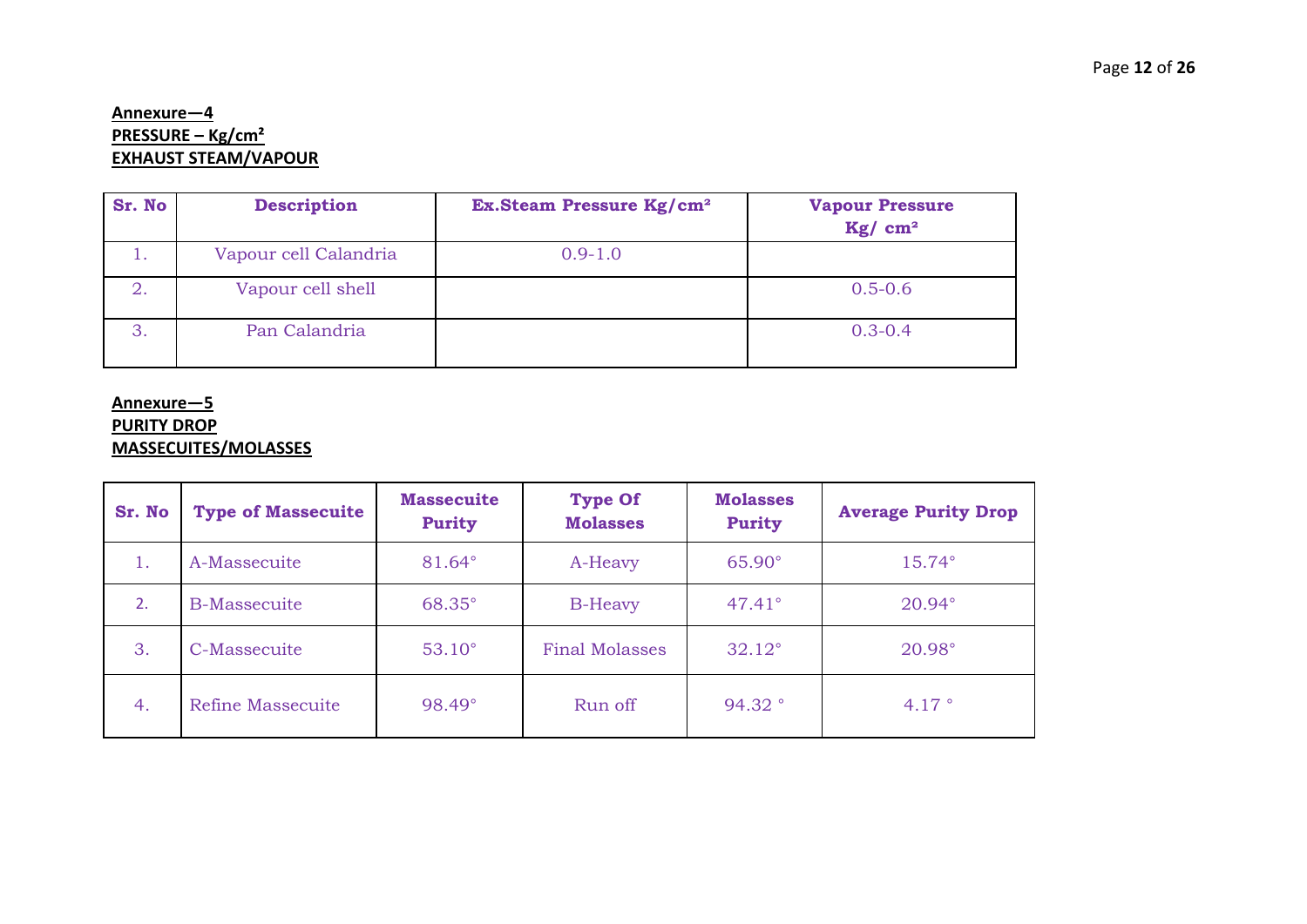# **Annexure—6 ICUMSA (ma) SUGAR GRADES**

| Sr. No. | <b>Sugar Grade</b> | <b>ICUMSA</b> (ma) | <b>Remarks</b> |
|---------|--------------------|--------------------|----------------|
|         | R <sub>1</sub>     | $35 - 40$          |                |
|         | R <sub>2</sub>     | $40 - 50$          |                |
| ્ર      | R <sub>3</sub>     | $50 - 62$          |                |

# **Annexure—7**

## **MASSECUITE BOILING TIMES**

| Sr.<br>No | <b>Description</b>        | Avg. Normal<br><b>Massecuite Boiling</b><br><b>Time</b> | <b>Average Boiling Time of</b><br><b>Massecuite with Double set of</b><br><b>Pre-heater</b> | <b>Boiling time</b><br>difference/ strike |
|-----------|---------------------------|---------------------------------------------------------|---------------------------------------------------------------------------------------------|-------------------------------------------|
| 1.        | Refine Massecuite         | $1.50$ Hrs                                              | 1.15 Hrs                                                                                    | $0.35$ Hrs                                |
| 2.        | A-Massecuite              | $2.25$ Hrs                                              | $2.00$ hrs                                                                                  | $0.25$ Hrs                                |
| 3.        | A <sup>-</sup> Massecuite | 1.30 Hrs.                                               | 1.10 Hrs                                                                                    | $0.20$ Hrs                                |
| 4.        | <b>B</b> -Grain           | 3.40 Hrs                                                | 3.10 Hrs                                                                                    | $0.30$ Hrs                                |
| 5.        | C-Grain                   | 5.40 Hrs                                                | 5.00 Hrs                                                                                    | $0.40$ Hrs                                |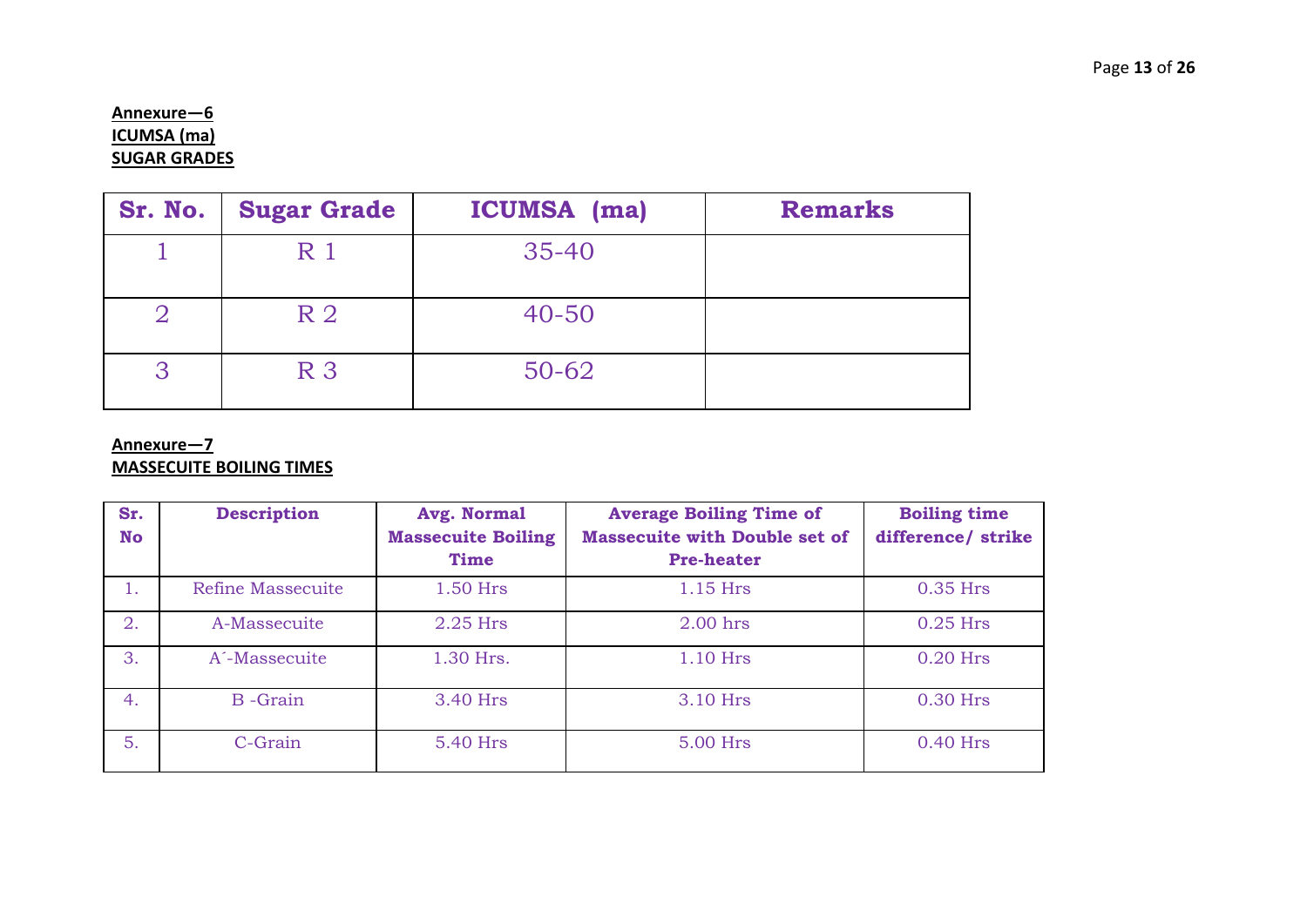## Annexure-8 **VAPOUR BLEEDING DIAGRAM**

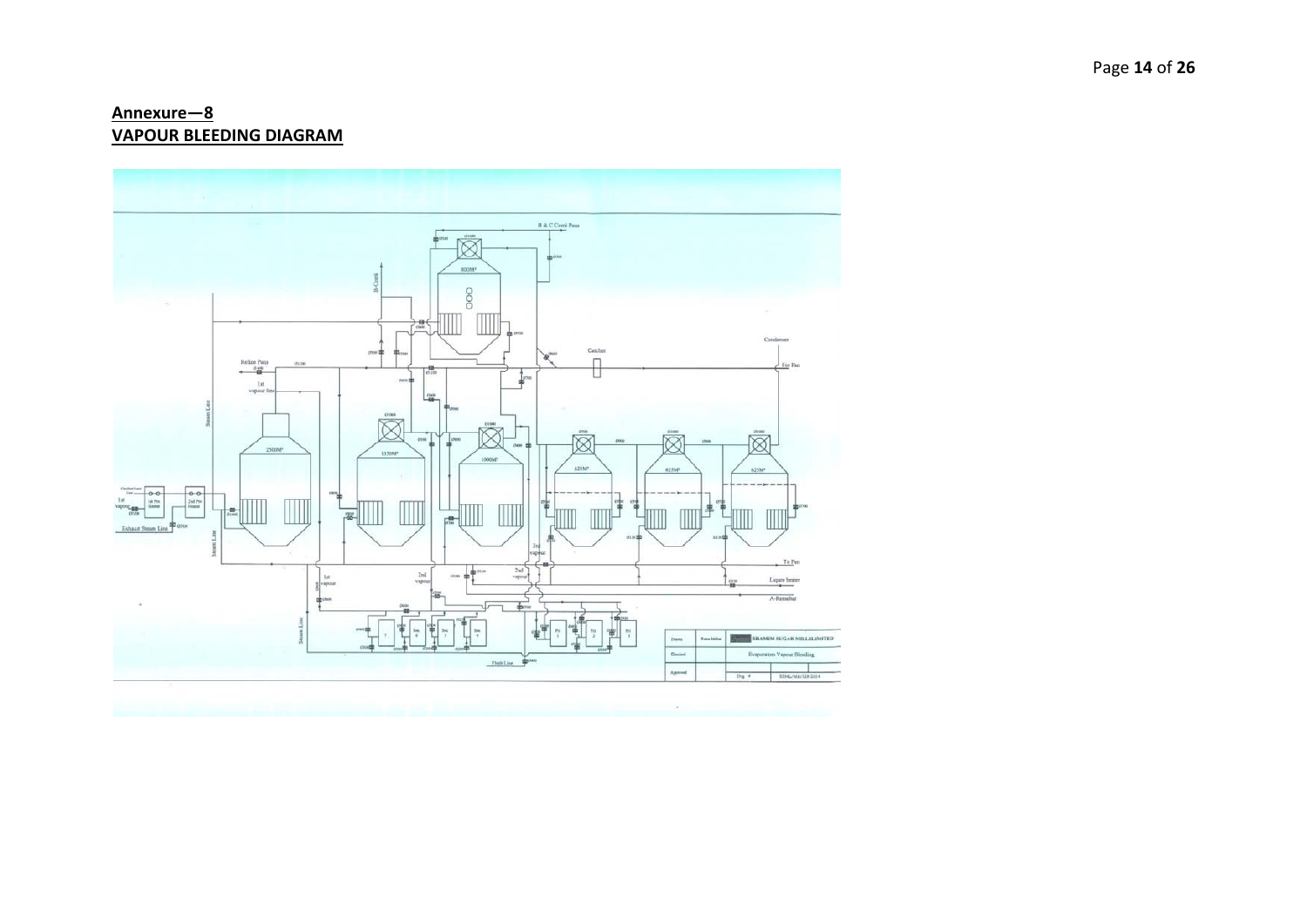# **Annexure—9 AVERAGE BRIX%, POL% & PURITY**

| Sr.<br>No | <b>Description</b>    | <b>Average Brix%</b>     | <b>Average Pol%</b> | <b>Average Purity</b> |
|-----------|-----------------------|--------------------------|---------------------|-----------------------|
| 1.        | Mix Juice             | 14.57                    | 11.35               | 77.90                 |
| 2.        | Clear Juice           | 14.20                    | 11.20               | 78.87                 |
| 3.        | Syrup                 | 63.47                    | 50.11               | 78.95                 |
| 4.        | <b>Spray Pond Pol</b> | $\overline{\phantom{0}}$ | <b>Tracess</b>      | -                     |
| 5.        | Bagasse Pol %         | $\overline{\phantom{0}}$ | 2.09                | -                     |

#### **Annexure—10**

**HEAT TRANSFER CO-EFFICIENT (HTC)**

**K=0.465 x Temp. Clear Juice/Brix Clear Juice**

# **Reference:- PG WRIGHT, Heat Transfer Co-efficient Correlations for Robert Juice Evaporators**

**Proc Aust Soc Sugar Cane Technol Vol 30 2008, Page No. 553**

| Sr. | <b>Description</b> | Temp.<br><b>Clear</b><br>Juice | <b>Brix</b><br><b>Clear</b><br>Juice | <b>HTC</b><br>$KW/M^2/Hr$ | <b>Difference</b><br>$KW/M^2/Hr$ | Achievement<br>$Lb/Ft^2/Hr$ | <b>Remarks</b>                        |
|-----|--------------------|--------------------------------|--------------------------------------|---------------------------|----------------------------------|-----------------------------|---------------------------------------|
|     | Single Pre-Heater  | 108 °C                         | 14.20                                | 3.53                      | 0.40                             | 1.38                        | Improvement achieved in<br><b>HTC</b> |
| 2.  | Double Pre-Heater  | 120 °C                         | 14.20                                | 3.93                      |                                  |                             |                                       |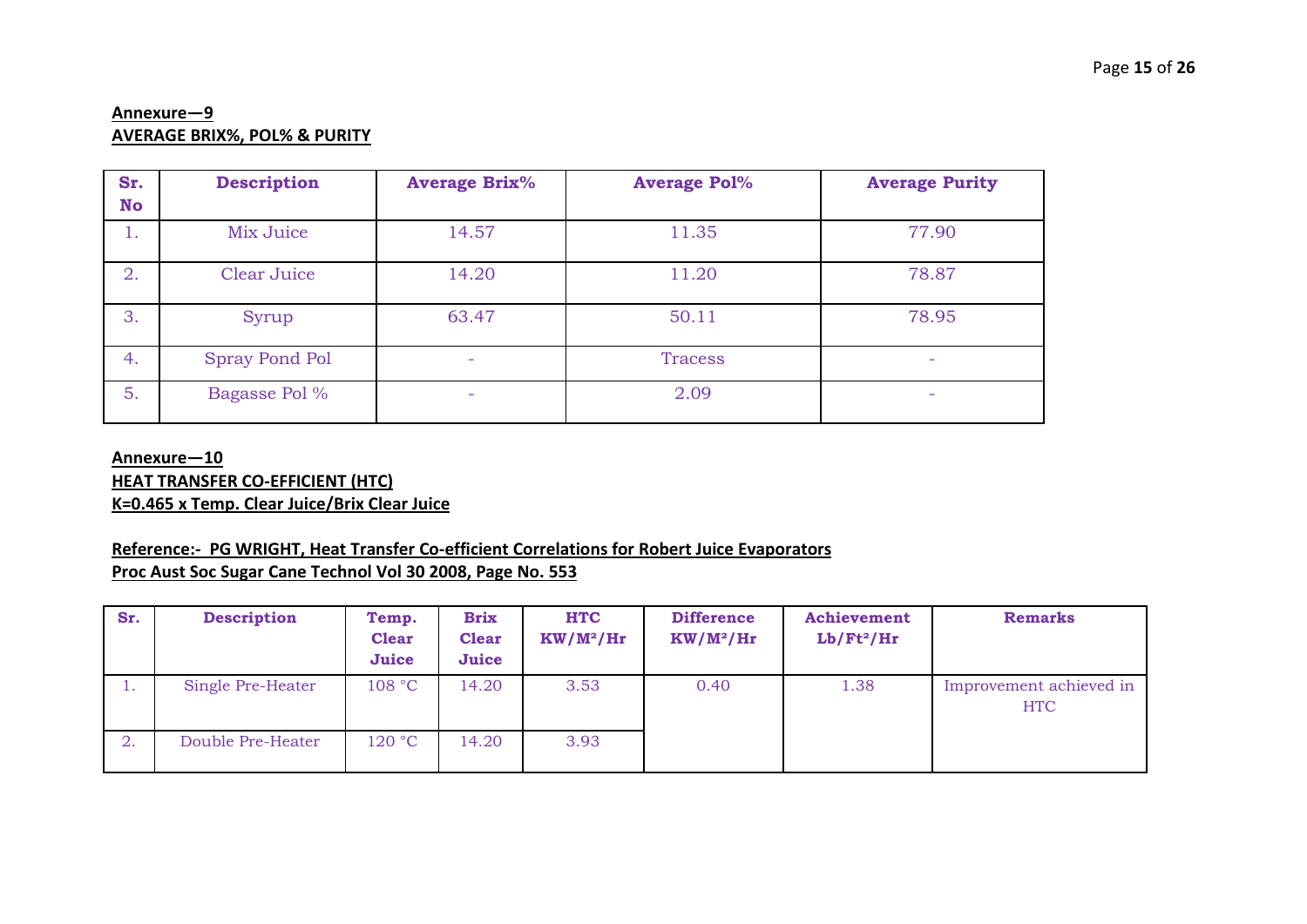# **Annexure—11 Average Reducing Sugar % Clear Juice & Syrup**

| Sr.<br><b>No</b> | <b>Month</b> | <b>Clear Juice RS%</b> | <b>Syrup RS%</b> | <b>Remarks</b> |
|------------------|--------------|------------------------|------------------|----------------|
| 1.               | Nov - $13$   | 0.76                   | 0.795            |                |
| 2.               | Dec - 13     | 0.80                   | 0.82             |                |
| 3.               | Jan-14       | 0.79                   | 0.845            |                |
| 4.               | $Feb - 14$   | 0.81                   | 0.83             |                |
| 5.               | Mar - 14     | 0.77                   | 0.80             |                |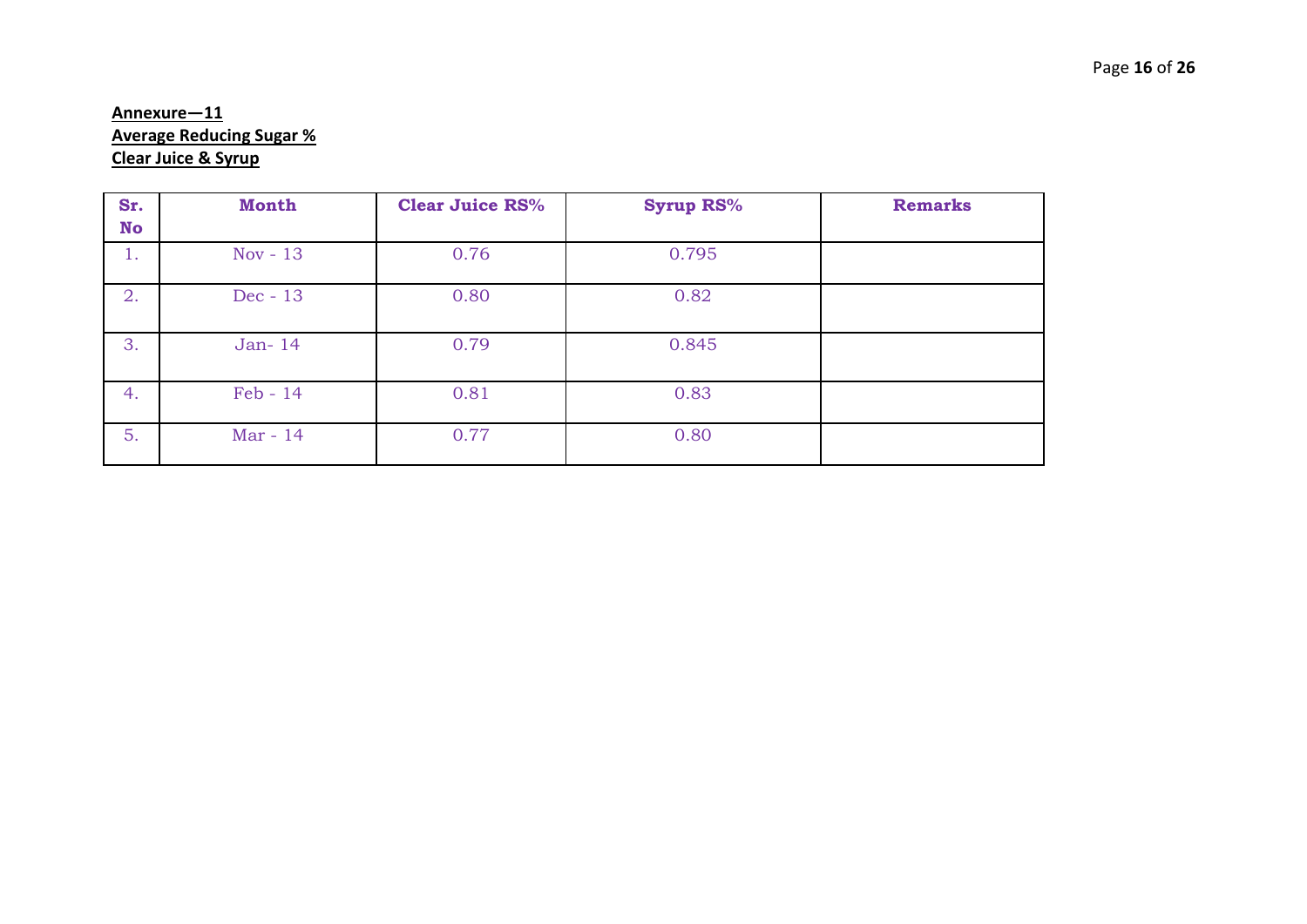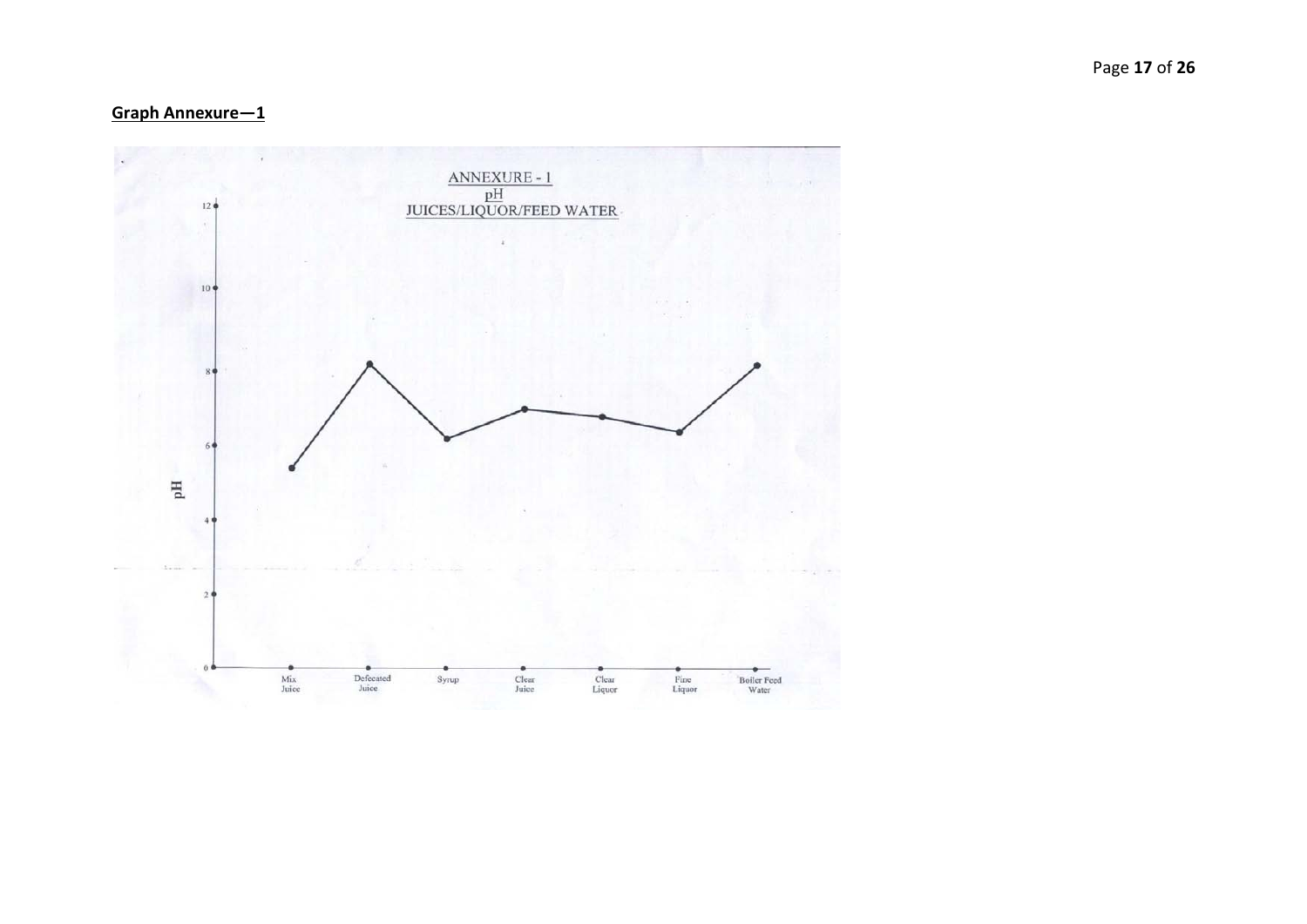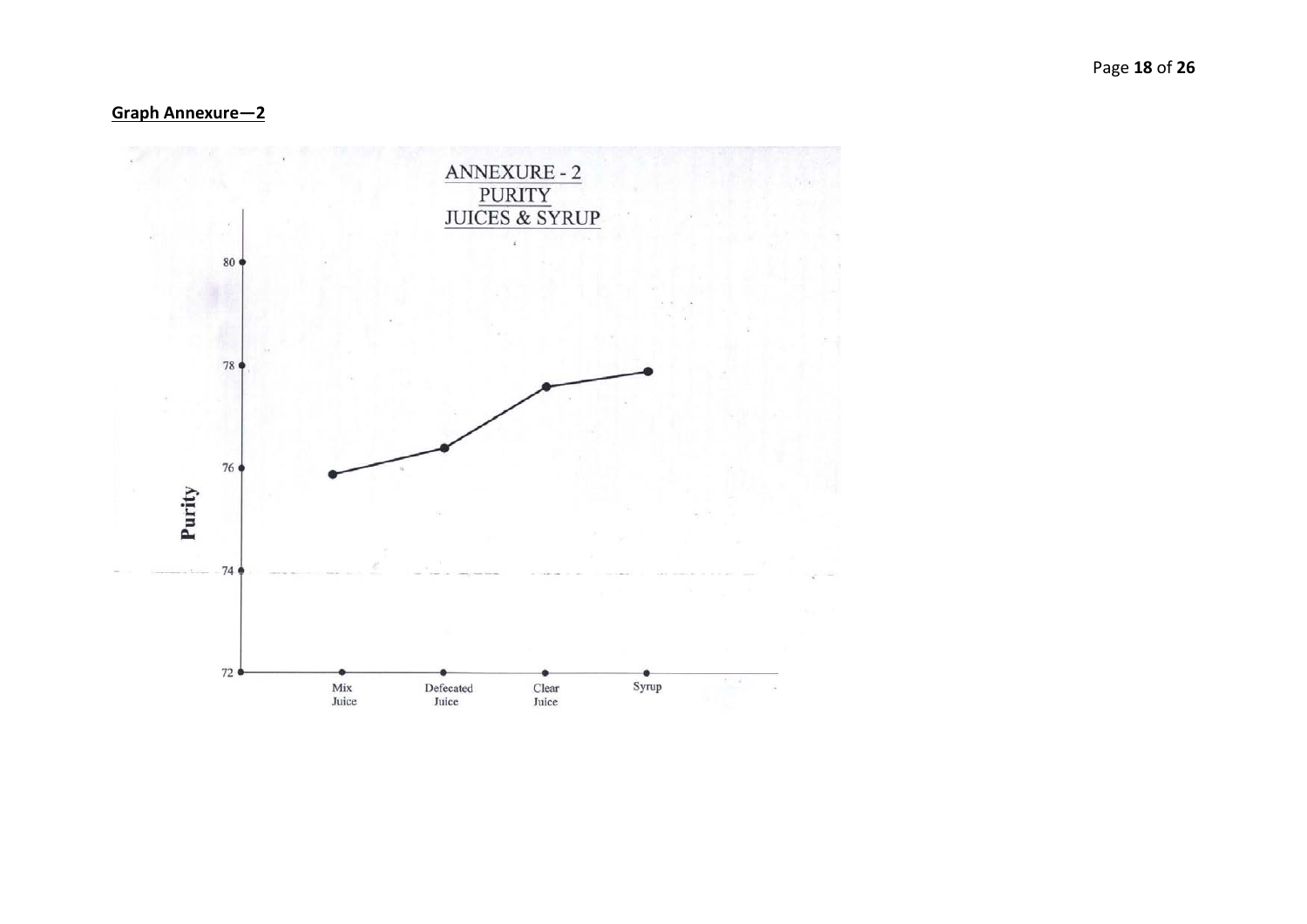Graph Annexure-3 A

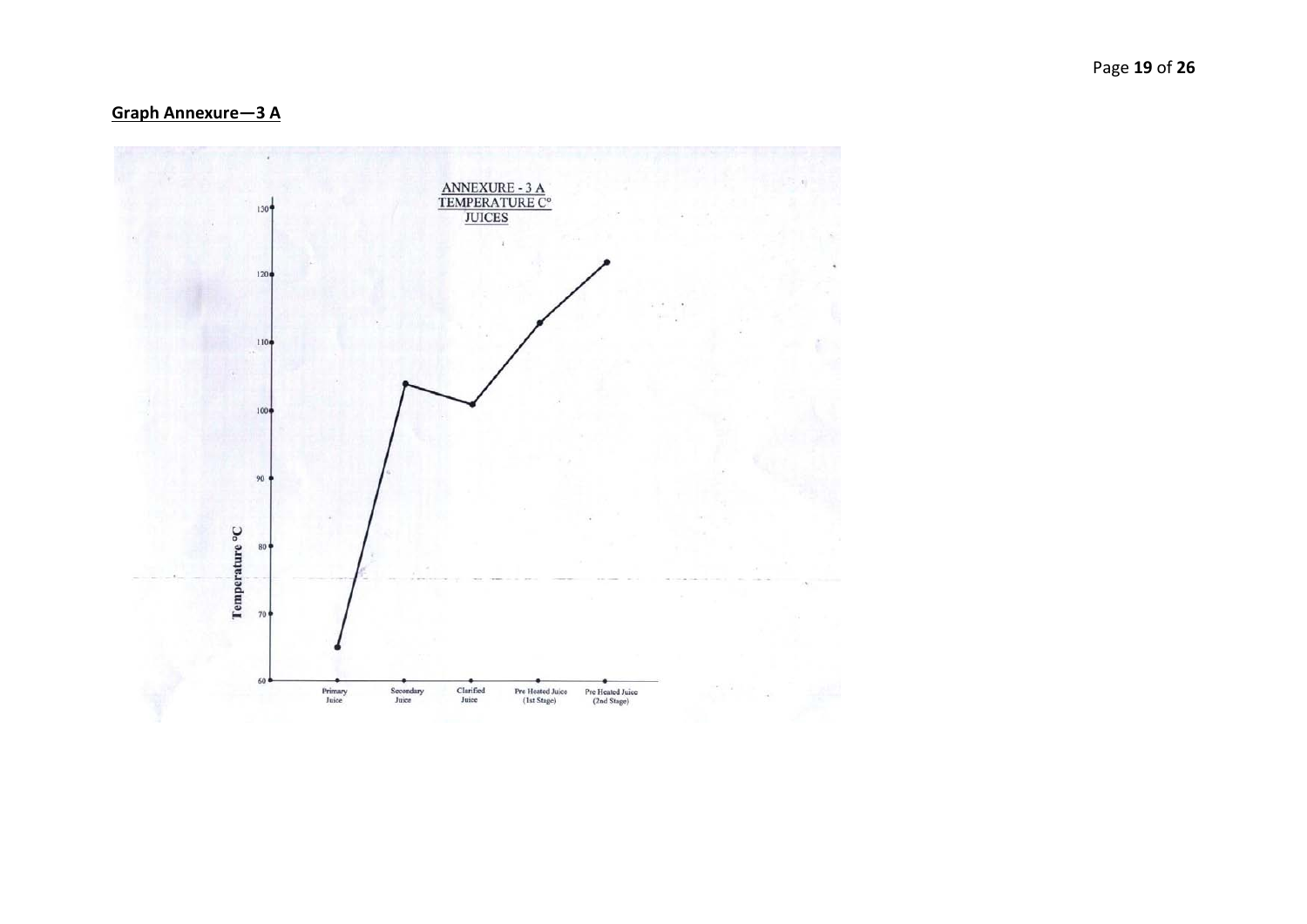# Graph Annexure-3 B

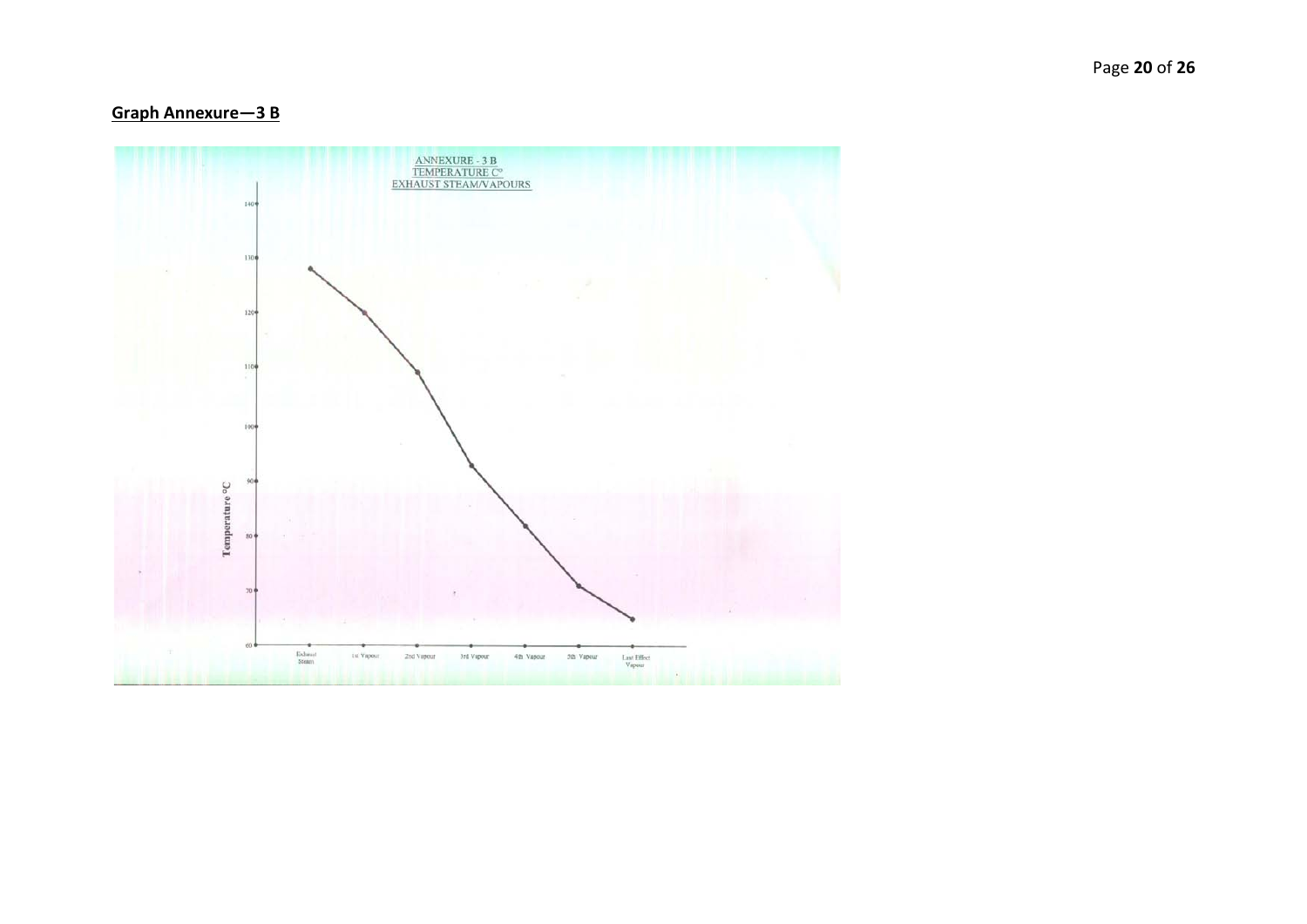**Graph Annexure-3 C** 

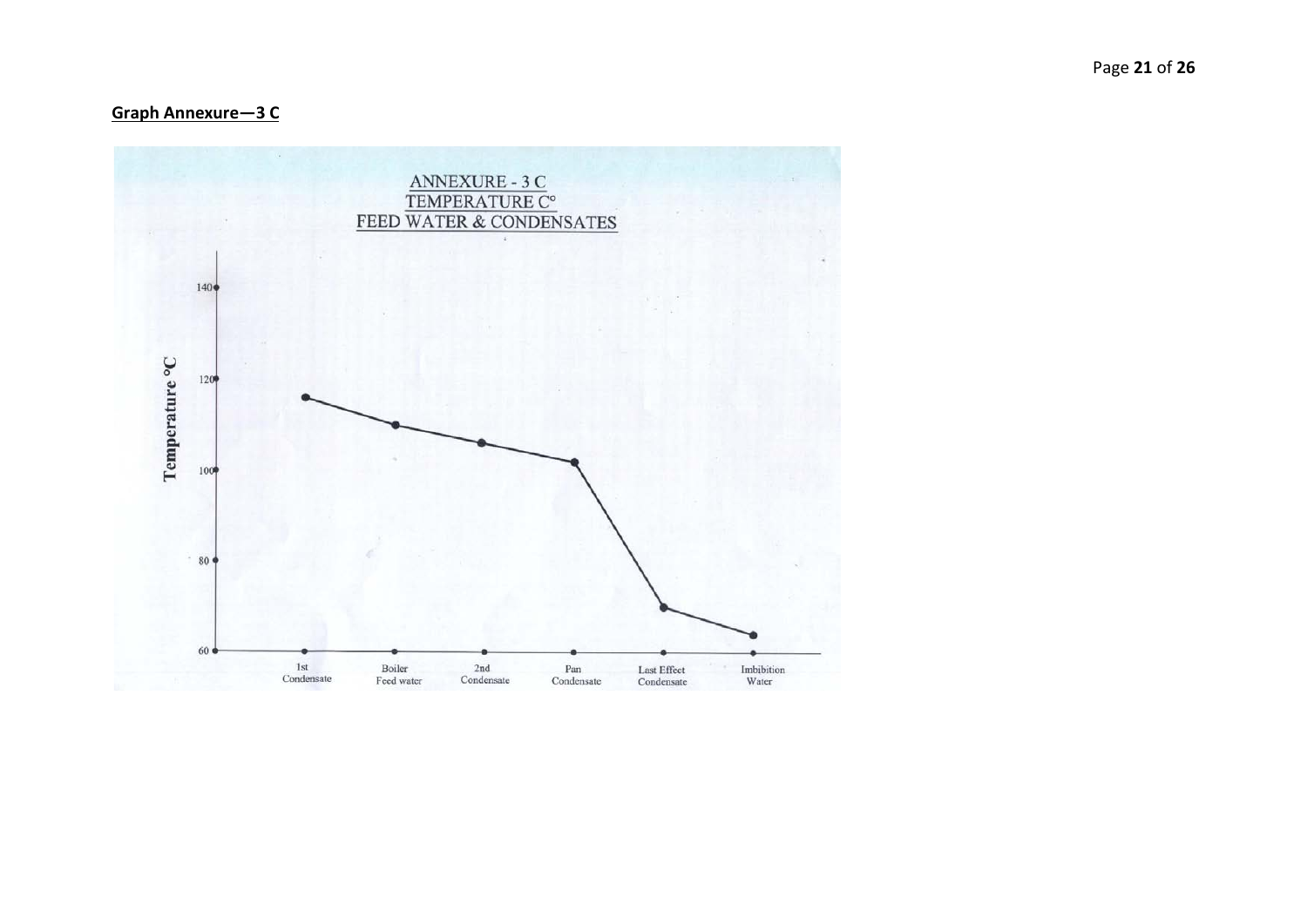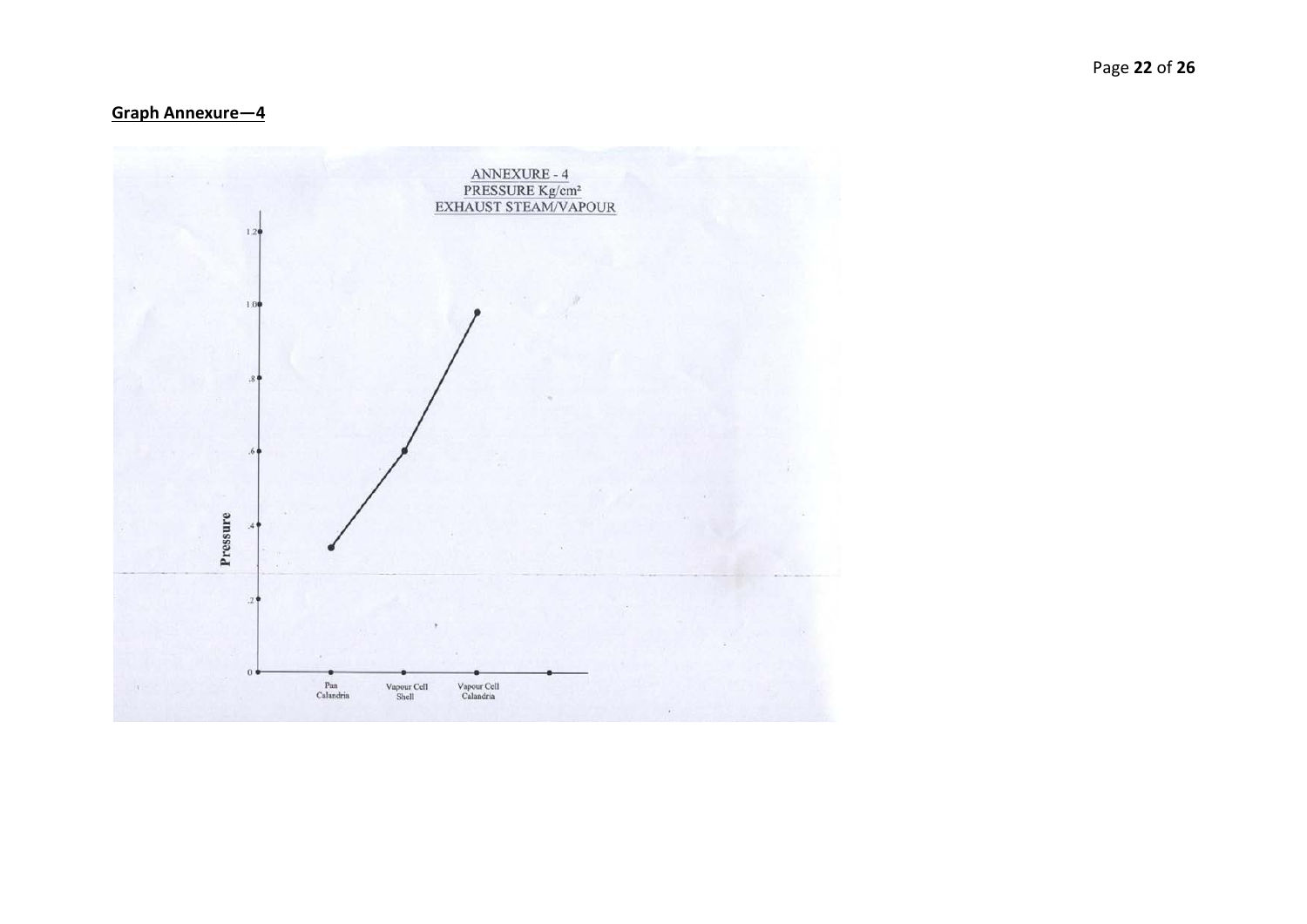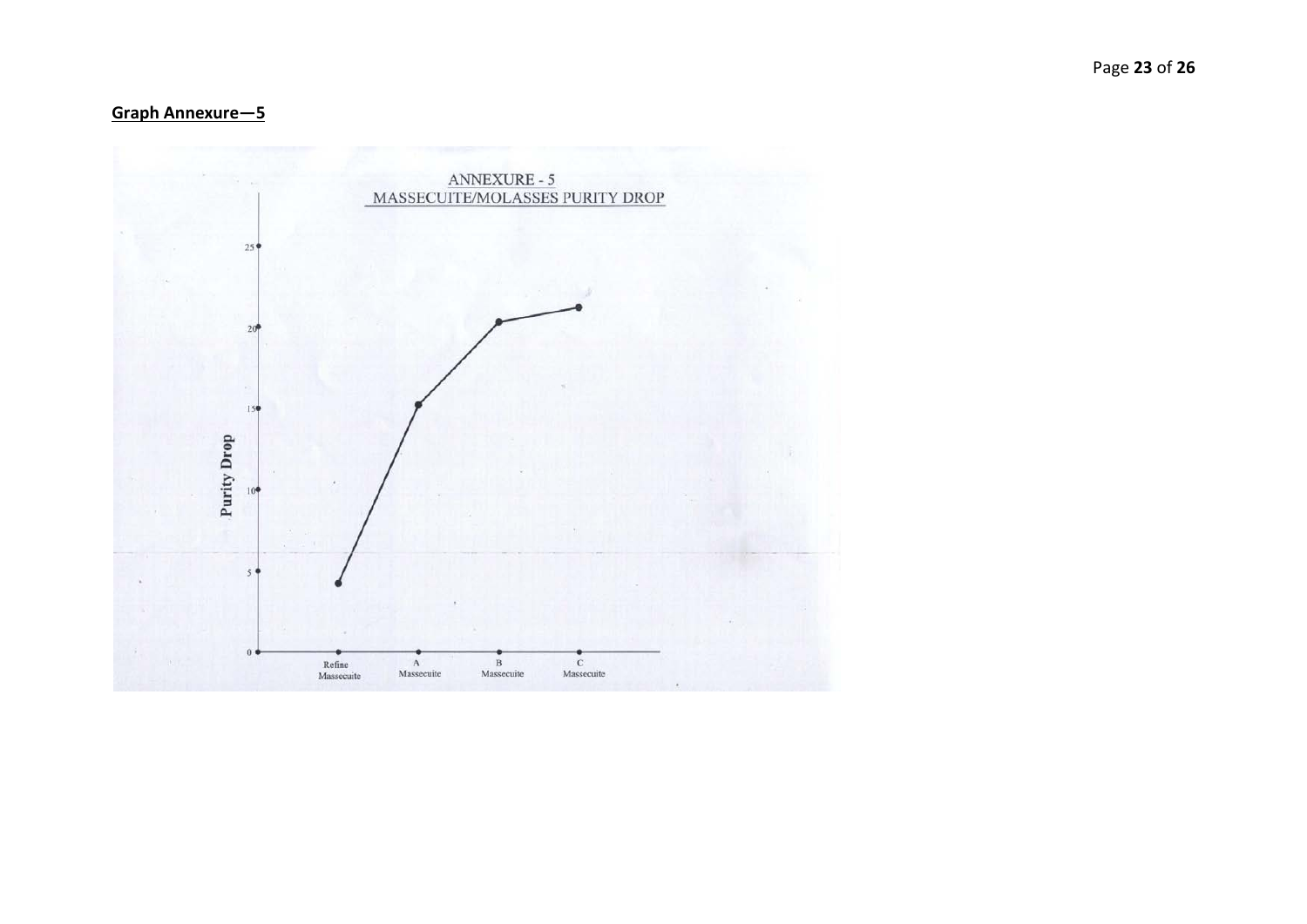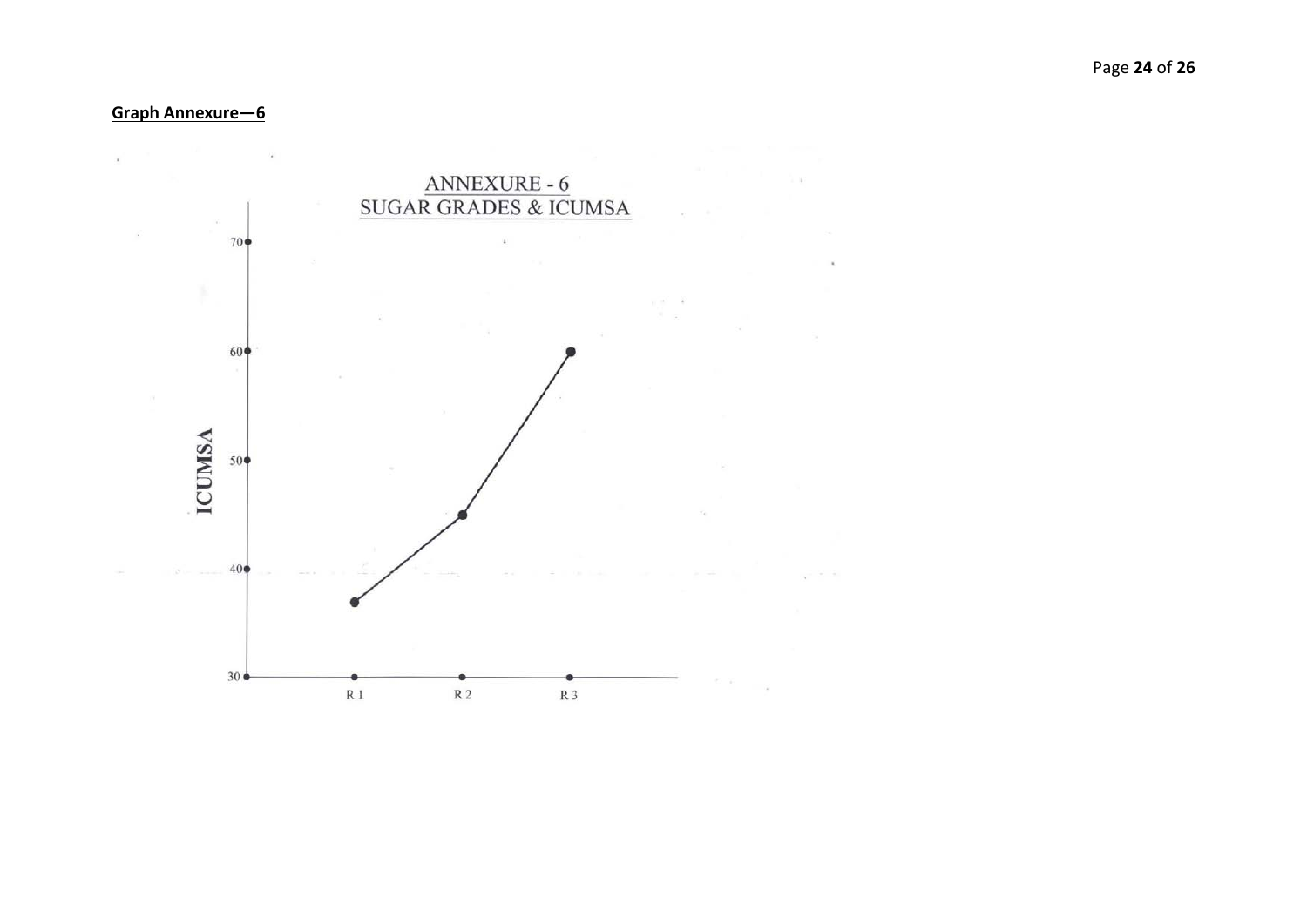